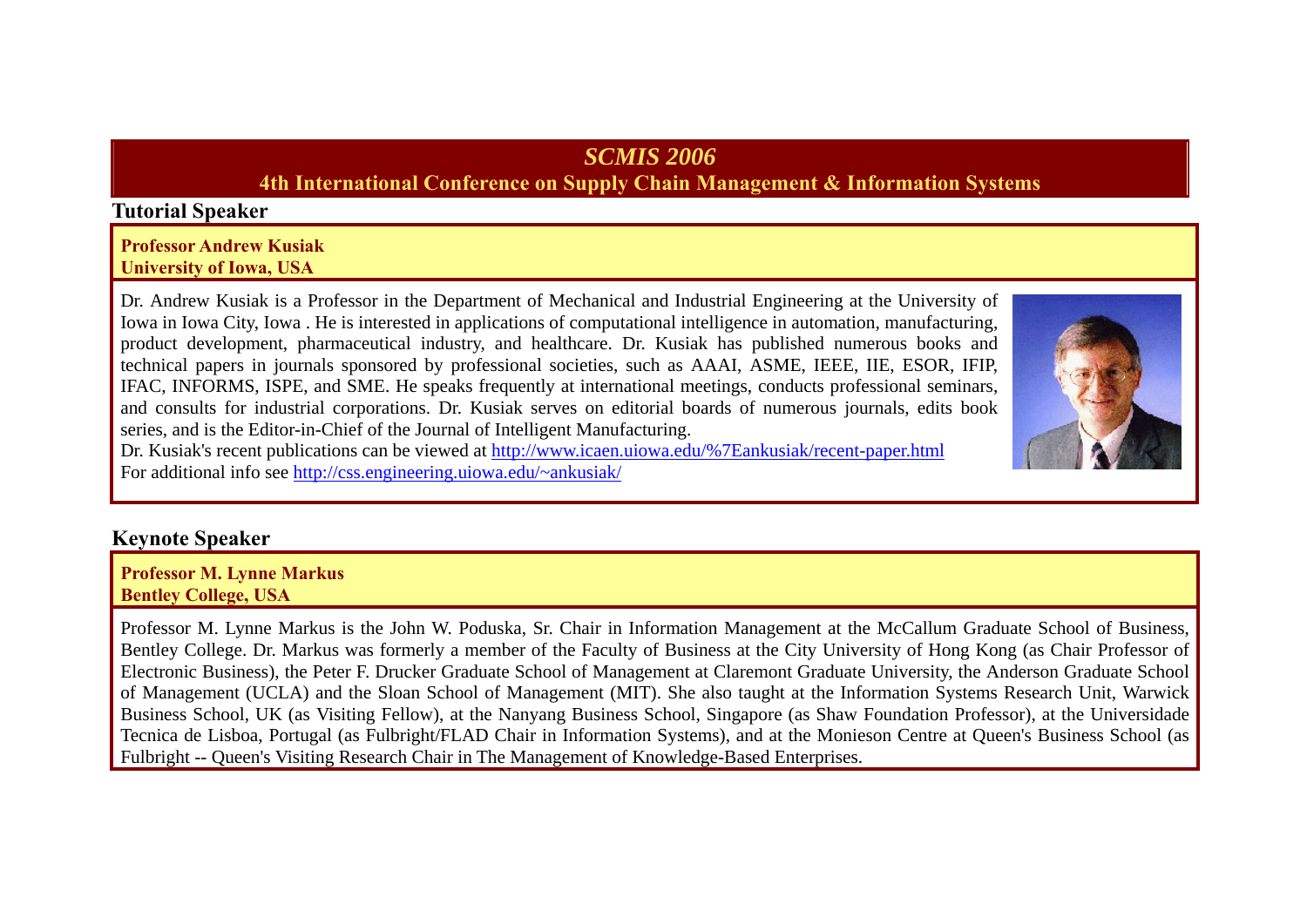Professor Markus's three primary research areas are enterprise and inter-enterprise systems, IT and organization change, and knowledge management. Dr. Markus has received research grants and contracts from the National Science Foundation, The Advanced Practices Council of SIM International, the Financial Executives Research Foundation, the Office of Technology Assessment (US Congress), and Baan Institute. She is the author of three books and numerous articles in journals such as MIS Quarterly, Information Systems Research, Organization Science, Communications of the ACM, Sloan Management Review and Management Science. She has served as AIS VP for Education, SIM VP for Academic Community Affairs, and on the editorial boards of several leading journals in the information systems field. She was named Fellow of the Association for Information Systems in 2004.



#### **Professor David Bennett Aston Business School, UK**

Dr David Bennett is a Professor of Technology Management at Aston Business School, UK . His teaching is in operations and technology management and his research is concerned with issues relating to management of technology (MOT), the transfer of technology between industrialised and developing countries, international manufacturing, production systems design, and quality & reliability management. Much of this research is international in context, with a particular focus on the Asian region. Dr David is a member of Aston Business School's Technology and Operations Management (TOM) Research Group. Dr David has authored and co-authored several books as well as numerous articles in the areas of specialisation. Dr David has also undertaken consulting assignments for the European Commission (EC) and the United Nations Industrial Development Organization (UNIDO). His industrial experience includes periods in the automotive components and electrical equipment



industries. Previous academic appointments have been with the former Wolverhampton Polytechnic (now Wolverhampton University ) and a secondment to the Malaysian National Institute of Public Administration where he was a training consultant. Professor David holds MSc and PhD degrees from the University of Birmingham . He is a Chartered Engineer and a member of a number of professional bodies including the European Operations Management Association (EurOMA), the Production and Operations Management Society (POMS), the Chartered Management Institute (CMI), the Decision Sciences Institute (DSI), and the Institution of Electrical Engineers (IEE) - Management and Design Division. He is immediate past President of the European Operations Management Association (EurOMA) and a member of the Executive Council of the International Association for Management of Technology (IAMOT). Professor David is General Editor of "Journal of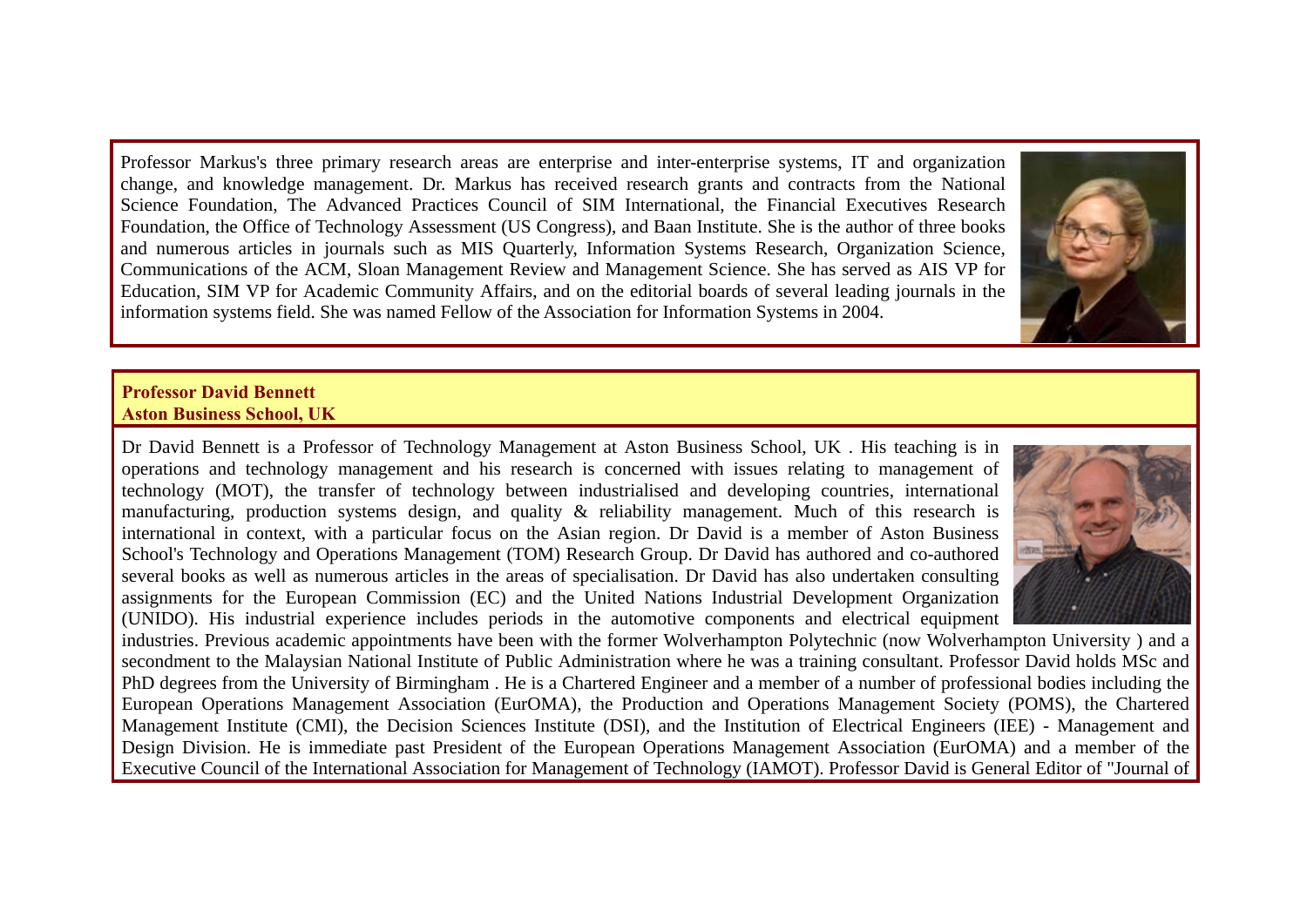Manufacturing Technology Management", published by Emerald, and serve on the editorial advisory boards of several other academic journals. These include "International Journal of Operations and Production Management", "International Journal of Entrepreneurship and Innovation Management", "Benchmarking for Quality Management and Technology", "International Journal of Technology Transfer and Commercialisation", "Business Process Management Journal", "Journal of Technology Management in China", "Brazilian Journal of Operations and Production Management" and "Journal of International Business and Entrepreneurship".

#### **Dr S.C. Lenny Koh University of Sheffield, UK**

Dr S.C. Lenny Koh, BEng (Hons), PhD, MIEE, MCMI, MIOM, is an Associate Professor/Senior Lecturer in Operations Management at the University of Sheffield Management School UK, and a Visiting Professor at National Chung Hsing University Taiwan and City Liberal Studies Greece. Dr Koh leads the Logistics and Supply Chain Management Research Group and a co-founder of Supply Chain Management and Information Systems Consortium. She holds a Doctorate in Operations Management and a First-class honours degree in Industrial and Manufacturing Systems Engineering. Her research interests are in the areas of production planning and control (ERP and ERPII), uncertainty management, modern operations management practices, logistics and supply chain management, e-business, e-organisations, knowledge management, sustainable business and eco-logistics. Dr Koh has 166 publications in journal papers, book, edited book, edited proceedings, edited special issues, book chapters, conference papers, technical papers and reports. She is the Editor in Chief of the International Journal of Enterprise Network



Management and the Associate Editor of the International Journal of Operational Research. She is on the editorial board of several international journals and has guest edited many high profile journals. She organised and chaired the SCMIS2005 in Greece, co-chaired the SCMIS2004 in Hong Kong, and is no co-chairing SCMIS2006 in Taiwan. She serves on the board of scientific/international/programme committee of many international conferences. She has received grants and awards from several national and international funding bodies, and has been a consultant to SMEs and large enterprises.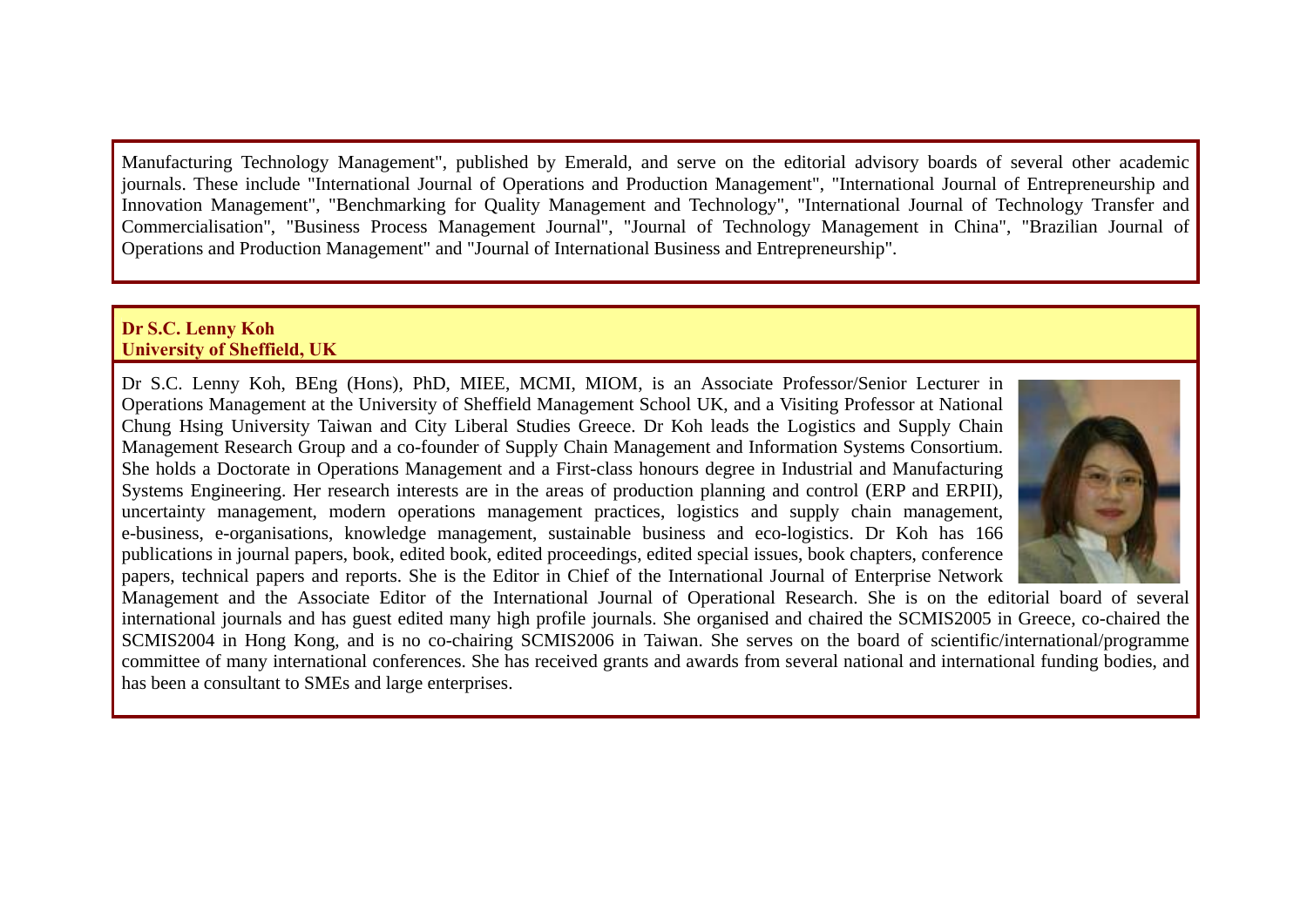#### **Dr. Lihui Wang National Research Council Canada, Canada**

Dr. Lihui Wang is a senior research officer of Integrated Manufacturing Technologies Institute at National Research Council of Canada. He received Ph.D. and M.E.Sc. from Kobe University, Japan in 1993 and 1990, respectively, and B.Sc. from former Academy of Arts and Design (now part of Tsinghua University), China in 1982. He has worked for two years at Kobe University and two years at Toyohashi University of Technology (both in Japan) as an assistant professor prior to joining NRC. Dr. Wang has published one book on Condition Monitoring and Control, and edited seven conference proceedings and journal special issues in Design and Manufacturing. His research interests are focused on distributed process planning, web-based real-time monitoring and control, collaborative design, and intelligent manufacturing systems. He has authored in excess of 150 book chapters, archival journal papers, and peer-reviewed conference articles in these areas. In additional to his research work, he is also actively engaged in various committee and community activities. He is a member of Grant Selection Committee of Industrial Engineering at Natural Sciences and Engineering Research Council of Canada, a member of Scientific Committee of North



American Manufacturing Research Institution in USA, a registered Professional Engineer, the Editor-in-Chief of International Journal of Manufacturing Research, an editorial board member of three international journals, and an adjunct professor at University of Western Ontario, Canada. He is also an eight-time winner of NRC Institute Awards on Excellence and Leadership in R&D, Multidisciplinary Collaborative Research, Global Reach, and Outstanding People, in addition to a Best Paper Award and a Best Poster Award at international conferences.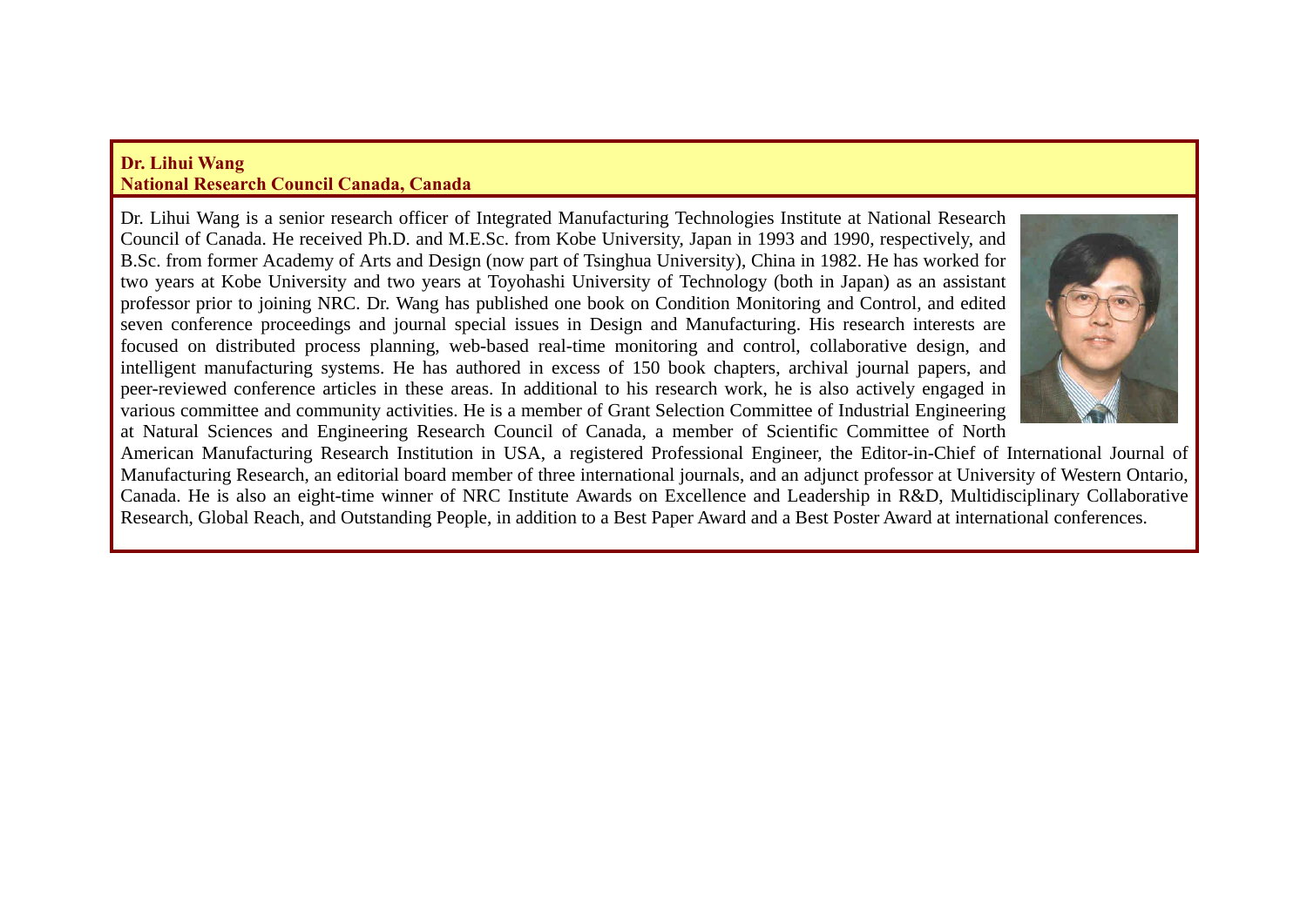### **Guest Speaker**

**Professor Way Kuo** 

**University of Tennessee, USA**

**Professor Way Kuo** is University Distinguished Professor and Dean of Engineering at the University of Tennessee. Dr. Kuo is an elected member of the US National Academy of Engineering, Academia Sinica, Taiwan, R.O.C., and International Academy for Quality. He has co-authored five textbooks and currently serves as the Editor of IEEE Transactions on Reliability.



## **Journal Speaker**

**Ms. Rosie Knowles Managing Editor─Emerald Group Publishing Limited**

Journal Tutorial: How to Publish a Journal Paper?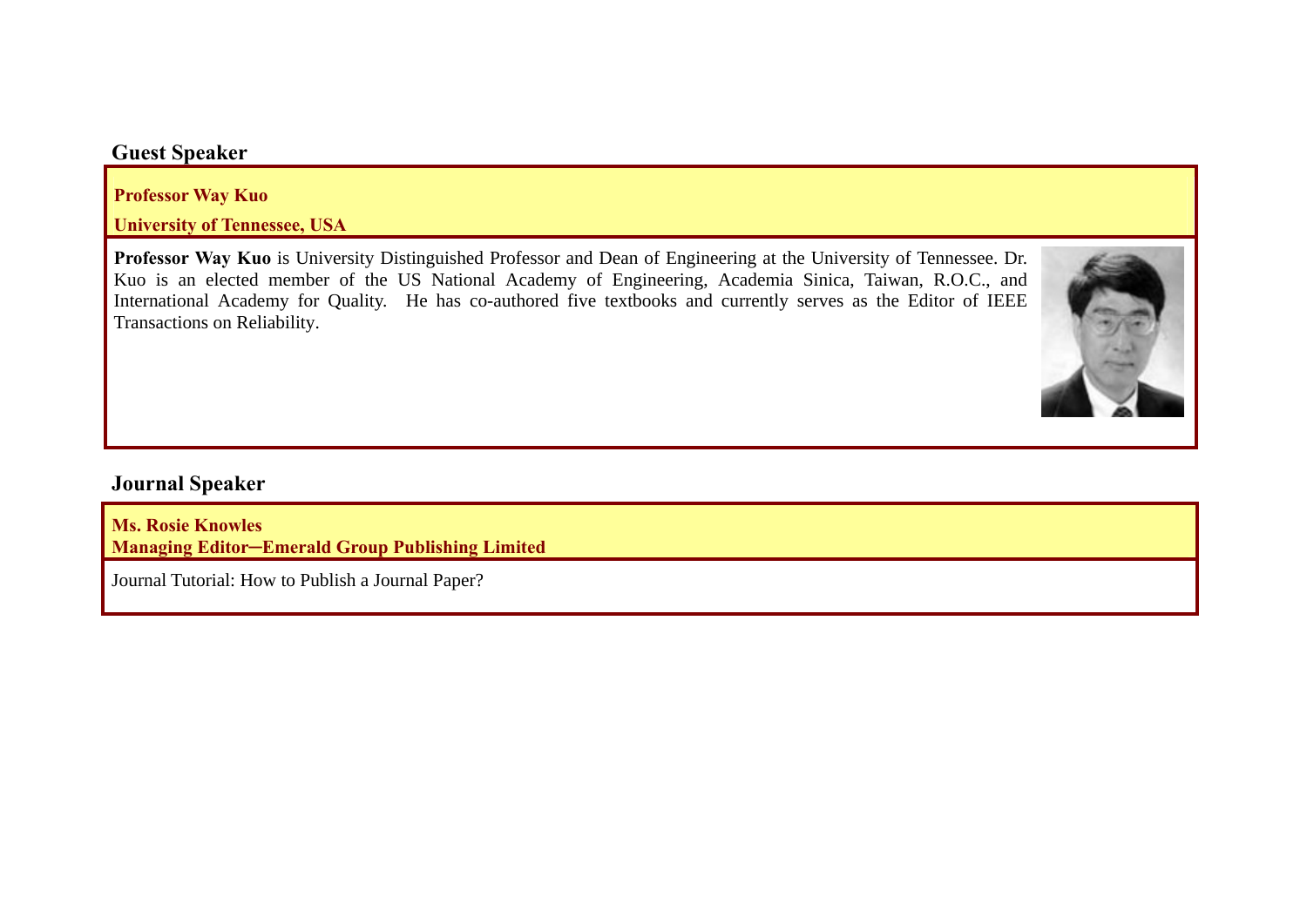| <b>TIME</b>         | TUESDAY 4th July 2006 Pre-registration                                                                             |
|---------------------|--------------------------------------------------------------------------------------------------------------------|
|                     | 09:30~13:30 Pre-registration & Reception                                                                           |
| 13:30               |                                                                                                                    |
|                     | Pre-Conference Tutorial Workshop                                                                                   |
| $14:30 - 15:00$     |                                                                                                                    |
| <b>Coffee Break</b> | Topic: Data Mining and Farming in Supply Chain Management                                                          |
|                     | Speaker: Professor Andrew Kusiak, Department of Mechanical and Industrial Engineering, University of Iowa, Iowa, I |
| 16:30               | <b>USA</b>                                                                                                         |
|                     |                                                                                                                    |
| 16:30~18.00         | <b>Pre-registration &amp; Reception</b>                                                                            |

| <b>TIME</b>       | <b>WEDNESDAY 5th July 2006 Technical Programme</b>                                      |  |  |  |  |  |  |  |
|-------------------|-----------------------------------------------------------------------------------------|--|--|--|--|--|--|--|
| $ 08:15 - 09:00 $ | <b>Registration and Reception</b>                                                       |  |  |  |  |  |  |  |
| 09:00~09:20       | Opening Addresses & Welcome Remarks                                                     |  |  |  |  |  |  |  |
|                   | Keynote Speech                                                                          |  |  |  |  |  |  |  |
| 09:20             | Speaker 1: Professor M. Lynne Markus, Bentley College, USA                              |  |  |  |  |  |  |  |
|                   | Topic: To Forge Stronger Supply Chains, Focus on the Weakest Links                      |  |  |  |  |  |  |  |
| 10:20             | Speaker 2: Professor David Benett, Aston Business School, UK                            |  |  |  |  |  |  |  |
|                   | Topic: International Outsourcing and Technology Transfer: Are they good for the health? |  |  |  |  |  |  |  |
| 10:20~11:00       | <b>Tea Break</b>                                                                        |  |  |  |  |  |  |  |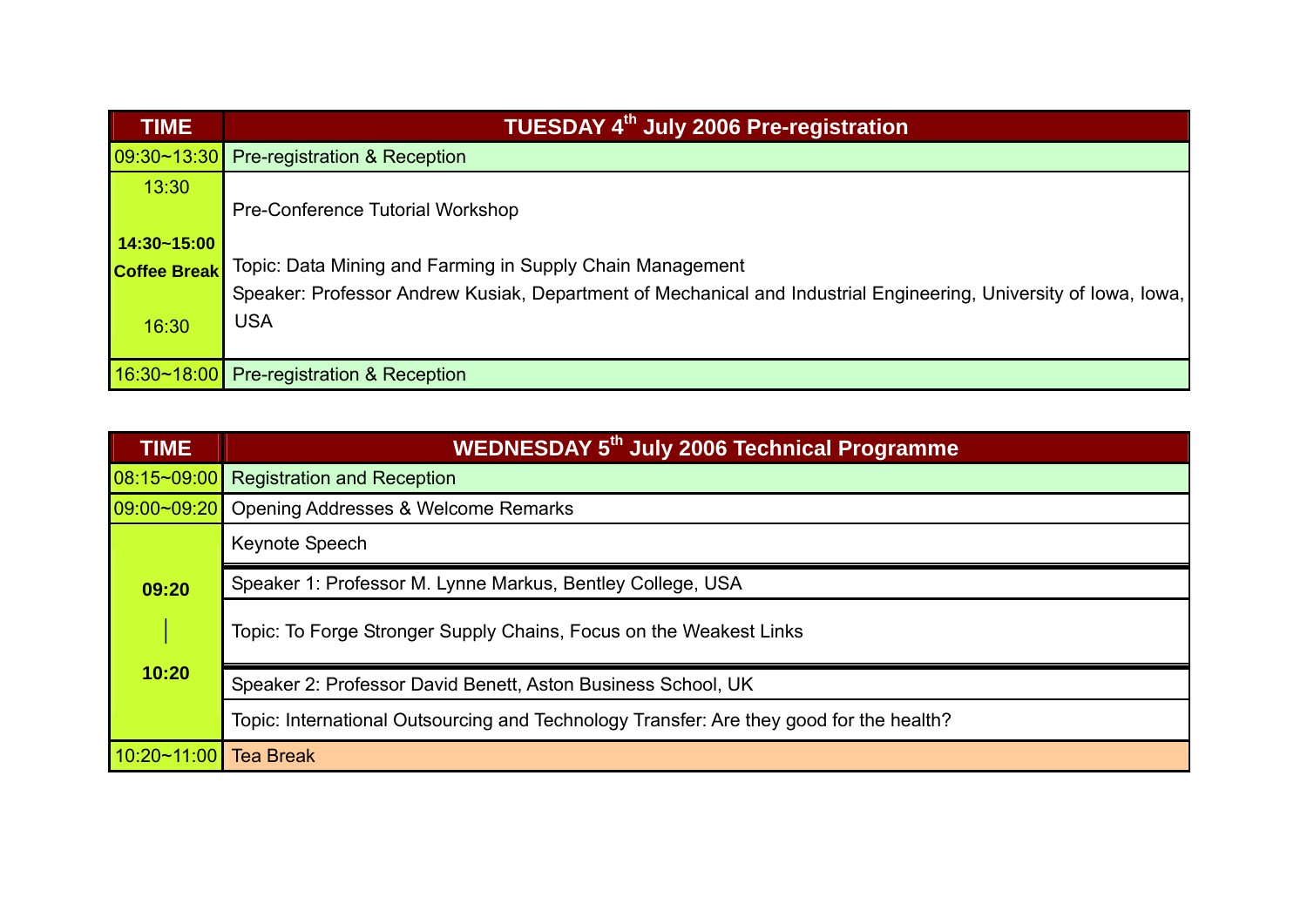|       | <b>Track B1</b><br><b>Track A1</b>                                                                                                        |                                                                                                                                                                                                     | <b>Track C1</b>                                                                                                                                          | <b>Track D1</b>                                                                                                                                                 | <b>Track E1</b>                                                                                                                                                                  |  |
|-------|-------------------------------------------------------------------------------------------------------------------------------------------|-----------------------------------------------------------------------------------------------------------------------------------------------------------------------------------------------------|----------------------------------------------------------------------------------------------------------------------------------------------------------|-----------------------------------------------------------------------------------------------------------------------------------------------------------------|----------------------------------------------------------------------------------------------------------------------------------------------------------------------------------|--|
| 11:00 | <b>Supply Chain &amp;</b>                                                                                                                 | <b>Supply Chain</b>                                                                                                                                                                                 | <b>Information &amp; Decision</b>                                                                                                                        | <b>Logistics</b>                                                                                                                                                | <b>Supply Chain Modeling</b>                                                                                                                                                     |  |
|       | <b>Logistics Network</b>                                                                                                                  | <b>Management</b>                                                                                                                                                                                   | <b>Systems</b>                                                                                                                                           |                                                                                                                                                                 | and evaluation                                                                                                                                                                   |  |
|       | <b>Management</b>                                                                                                                         | <b>Applications</b>                                                                                                                                                                                 |                                                                                                                                                          |                                                                                                                                                                 |                                                                                                                                                                                  |  |
| 12:30 | Chairperson:                                                                                                                              | Chairperson:                                                                                                                                                                                        | Chairperson:                                                                                                                                             | Chairperson:                                                                                                                                                    | Chairperson:                                                                                                                                                                     |  |
|       | Prof. Alain Spalanzani                                                                                                                    | Dr. Suhaiza Zailani                                                                                                                                                                                 | Dr. Ivan, K.W. Lai                                                                                                                                       | Dr. Ketikidis H.                                                                                                                                                | Prof. Dauw-Song Zhu                                                                                                                                                              |  |
|       | <b>University of Pierre</b><br><b>Mendes France, France</b>                                                                               | <b>University Sains</b><br>Malaysia, Malaysia                                                                                                                                                       | The Hong Kong<br><b>Polytechnic University,</b><br><b>Hong Kong</b>                                                                                      | <b>Panayiotis</b><br><b>CITY Liberal Studies,</b><br><b>Greece</b>                                                                                              | <b>National Don-Hwa</b><br><b>University, Taiwan</b>                                                                                                                             |  |
|       | <b>Developing Collaborative</b><br><b>Competencies Within Supply</b><br>Chains<br>Karine Evrard Samuel* and Alain<br>Spalanzani<br>France | <b>The Element Trust and</b><br><b>Commitment in Supply Chain</b><br><b>Partnering: A Case Study</b><br><b>Evidence From Malaysia</b><br>Premkumar, Suhaiza Zailani* and<br><b>Mohamed Sulaiman</b> | <b>Optimal Portfolio Management</b><br>of New Technology Investment<br><b>Strategy Under Uncertainty</b><br>Shu-Hsien Chen* and<br>Mei-Yueh Ou<br>Taiwan | Proposing an Integrated<br><b>Logistics Department Model</b><br>the Case of Philkeram-Johnson<br>S.A.<br>Mr. Dakos Dimitris* and Dr.<br>Ketikidis H. Panayiotis | A Study of Solving the Joint<br><b>Replenishment Problem Using</b><br>the Rand Method Under<br><b>Uncertain Holding Cost</b><br>Yi-Chi Wang*, Hsiu-Wei Kuo and<br>Wei-Ting Cheng |  |
|       |                                                                                                                                           | Malaysia                                                                                                                                                                                            |                                                                                                                                                          | Greece                                                                                                                                                          | Taiwan                                                                                                                                                                           |  |
|       | Why ERP Systems are                                                                                                                       | Knowledge-Based                                                                                                                                                                                     | Design of a Generic Enterprise                                                                                                                           | An Intelligent Customer                                                                                                                                         | A Conceptual Framework to                                                                                                                                                        |  |
|       | Indispensable to Supply Chain<br><b>Management: A Case Study in</b>                                                                       | <b>Collaborative Supply Chain</b><br><b>Management (KBCSCM)</b>                                                                                                                                     | <b>Management System-A Case</b><br><b>Study of Strategic Customer</b>                                                                                    | <b>Relationship Management</b><br><b>System for Consolidated</b>                                                                                                | <b>Evaluate Supply Chain System</b><br><b>Measurement Model</b>                                                                                                                  |  |
|       | <b>Taiwanese IT Industry</b>                                                                                                              | <b>System-A Conceptual Design</b>                                                                                                                                                                   | <b>Relationship Management</b>                                                                                                                           | Freight Service Industry in                                                                                                                                     | Che-Wei Chang*, William Yu                                                                                                                                                       |  |
|       | Chyan Yang and Yi-Fen Su*,                                                                                                                | Zulkifli Mohamed Udin                                                                                                                                                                               | Keith C.M. Kwok, K.L. Choy*, Y.F.                                                                                                                        | <b>Hong Kong</b>                                                                                                                                                | Chung Wang, Cheng-Ru Wu and                                                                                                                                                      |  |
|       | Taiwan                                                                                                                                    | Malaysia                                                                                                                                                                                            | Lee, Y.W. Li, Henry C.W. Lau and                                                                                                                         | Harry K.H. Chow*, K.L. Choy,                                                                                                                                    | Hung-Lung Lin                                                                                                                                                                    |  |
|       |                                                                                                                                           |                                                                                                                                                                                                     | S.K. Kwok                                                                                                                                                | W.B. Lee, T.C. Lam and Helen                                                                                                                                    | Taiwan                                                                                                                                                                           |  |
|       |                                                                                                                                           |                                                                                                                                                                                                     | Hong Kong                                                                                                                                                | M.S. Lau                                                                                                                                                        |                                                                                                                                                                                  |  |
|       |                                                                                                                                           |                                                                                                                                                                                                     |                                                                                                                                                          | Hong Kong                                                                                                                                                       |                                                                                                                                                                                  |  |
|       | <b>Learning in Networks: A Case</b>                                                                                                       | A New Integrated Terminal and<br><b>Feeder Service Network for</b>                                                                                                                                  | <b>Implementing Mobile</b>                                                                                                                               | On the Three-Dimensional                                                                                                                                        | Lean and the Analysis of<br><b>Continuous Process Industry</b>                                                                                                                   |  |
|       | for SME to Compete in Global<br><b>Market</b>                                                                                             | <b>Logistics in Hong Kong</b>                                                                                                                                                                       | Technology: An Exploration of<br><b>Institutional Issues</b>                                                                                             | <b>Container Packing Problem</b><br><b>Under Home Delivery System</b>                                                                                           | <b>Supply Chains</b>                                                                                                                                                             |  |
|       | Walter W. C. Chung*, Peter C.Y.                                                                                                           | Tracy C. P. Ng, Walter W.C.                                                                                                                                                                         | Wenshin Chen* and David                                                                                                                                  | Chun-Cheng Lin* and                                                                                                                                             | Matthew P. J. Pepper* and Trevor                                                                                                                                                 |  |
|       | Wong and Michael F.S. Chan                                                                                                                | Chung and Raymond Y. Wong*                                                                                                                                                                          | <b>Bennett</b>                                                                                                                                           | Chang-Sung Yu                                                                                                                                                   | A. Spedding                                                                                                                                                                      |  |
|       | Hong Kong                                                                                                                                 | Hong Kong                                                                                                                                                                                           | Australia/UK                                                                                                                                             | Taiwan                                                                                                                                                          | Australia                                                                                                                                                                        |  |
|       | <b>Long-Range Active RFID</b>                                                                                                             | <b>Green Supply Chain</b>                                                                                                                                                                           | Plug and Play (PnP) Modeling                                                                                                                             | E-Logistics/SCM Based on                                                                                                                                        | <b>Performance Evaluation and</b>                                                                                                                                                |  |
|       | <b>System for Underground Mine</b>                                                                                                        | <b>Integration Strategies-An</b>                                                                                                                                                                    | <b>Approach to Throughput</b>                                                                                                                            | <b>Ubiquitous Technology</b>                                                                                                                                    | Knowledge Transfer in SCM                                                                                                                                                        |  |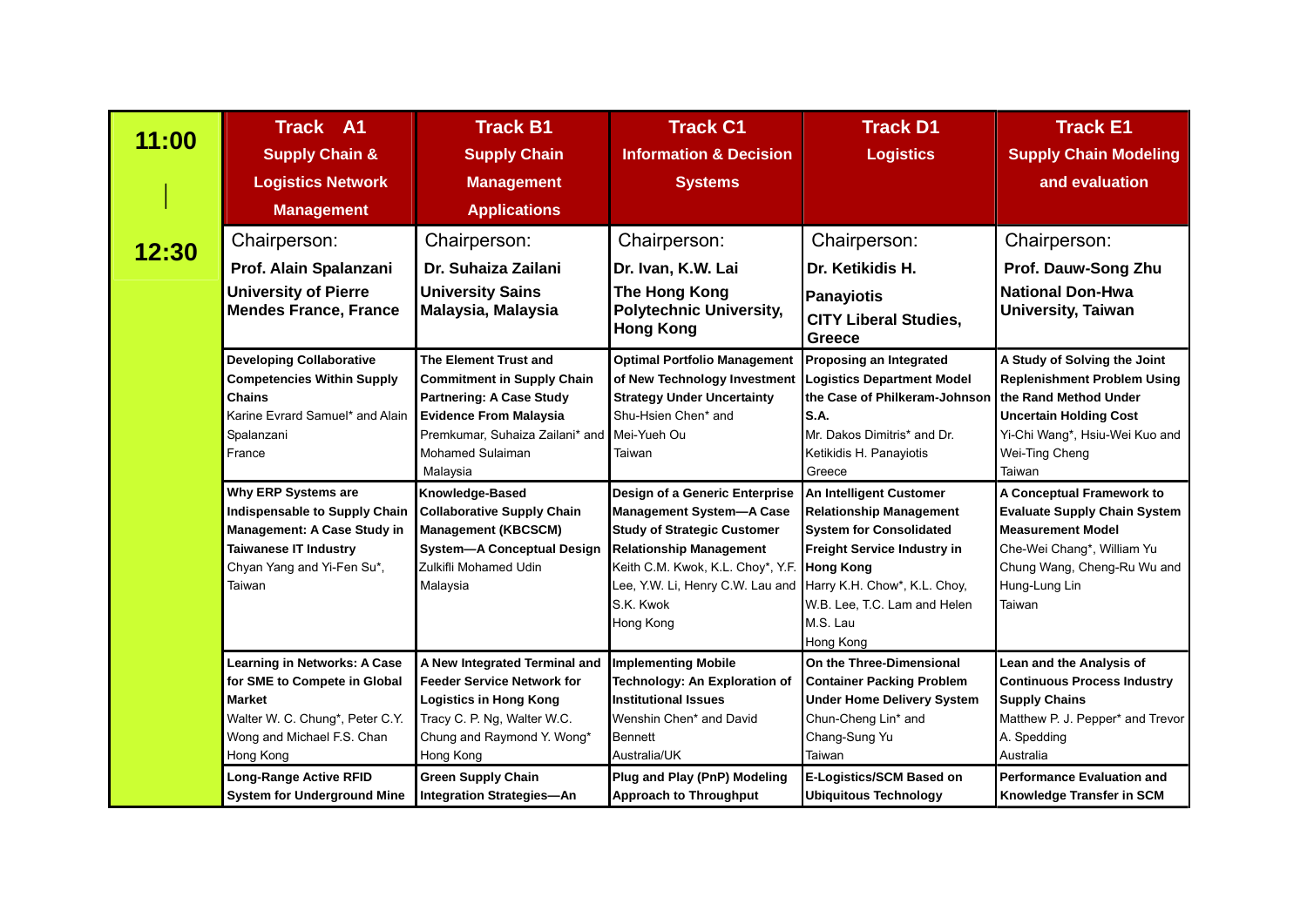|             | Christine Chaio, Victor Chang<br><b>Environmental Accounting</b><br>and Kevin Cheng*<br>Perspective<br><b>USA</b><br>Helen (Wang) Lien<br>Taiwan |                                                   | <b>Analysis</b><br>Kim Hua Tan* and James Noble<br>UK                                                                                          | Heung-Suk Hwang* and<br>Gyu-Sung, Cho<br>Taiwan                     | <b>Processes</b><br>Ching-Yi Chen, Chun-Yu Chen<br>and Wei-Shuo Lo*<br>Taiwan |  |
|-------------|--------------------------------------------------------------------------------------------------------------------------------------------------|---------------------------------------------------|------------------------------------------------------------------------------------------------------------------------------------------------|---------------------------------------------------------------------|-------------------------------------------------------------------------------|--|
|             |                                                                                                                                                  |                                                   | <b>Information System for</b><br><b>Transportation Planning in</b><br><b>Supply Chain</b><br>Mehran Sepehri* and<br>Abdolhamid Modares<br>Iran |                                                                     |                                                                               |  |
| 12:30~13:30 | Lunch                                                                                                                                            |                                                   |                                                                                                                                                |                                                                     |                                                                               |  |
|             | <b>Track F1</b>                                                                                                                                  | <b>Track G1</b>                                   | <b>Track H1</b>                                                                                                                                | <b>Track A2</b>                                                     | <b>Track B2</b>                                                               |  |
|             | <b>New Models</b>                                                                                                                                | <b>E-Commerce and</b>                             | <b>Other</b>                                                                                                                                   | <b>Supply Chain &amp;</b>                                           | <b>Supply Chain</b>                                                           |  |
|             | & Tools                                                                                                                                          | <b>E-Business Management</b>                      |                                                                                                                                                | <b>Logistics Network</b>                                            | <b>Management</b>                                                             |  |
|             |                                                                                                                                                  |                                                   |                                                                                                                                                | <b>Management</b>                                                   | <b>Applications</b>                                                           |  |
|             | Chairperson:                                                                                                                                     | Chairperson:                                      | Chairperson:                                                                                                                                   | Chairperson:                                                        | Chairperson:                                                                  |  |
|             | Dr. Ninghua Song                                                                                                                                 | Prof. Lu Ta-Jung                                  | Prof. M. Lynne Markus                                                                                                                          | Prof. Walter W.C. Chung                                             | Prof. Jou-Ying Tseng                                                          |  |
|             | <b>University of Cambridge,</b><br>UK                                                                                                            | <b>National Chung Hsing</b><br>University, Taiwan | <b>Bentley College, USA</b>                                                                                                                    | The Hong Kong<br><b>Polytechnic University,</b><br><b>Hong Kong</b> | <b>National Ilan University,</b><br><b>Taiwan</b>                             |  |
| 13:30       | A Service-Oriented                                                                                                                               | From E-Marketing to ECRM &                        | Data Quality Issues and                                                                                                                        | <b>Performance Measurement</b>                                      | <b>Managing Knowledge in</b>                                                  |  |
|             | Implementation of<br><b>E-Healthcare Network</b>                                                                                                 | Knowledge Management: A<br><b>Generic Insight</b> | <b>Challenges in RFID Adoption</b>                                                                                                             | System (PMS) for<br><b>Collaboration Network in a</b>               | <b>Manufacturing</b>                                                          |  |
|             | Ruey-Kei Chiu*, Kuo-Chin Tsai                                                                                                                    | <b>Vlasios Sarantinos</b>                         | Jing Gao* and Andy Koronios<br>Australia                                                                                                       | <b>Hong Kong Airline Company</b>                                    | Angappa Gunasekaran* and Eric<br>W.T. Ngai                                    |  |
|             | and Yung-Hsing Wang                                                                                                                              | UK                                                |                                                                                                                                                | Keith T.K. Ho and Walter W.C.                                       | <b>USA</b>                                                                    |  |
|             | Taiwan                                                                                                                                           |                                                   |                                                                                                                                                | Chung*                                                              |                                                                               |  |
| 15:00       | A Statement Analysis 0n                                                                                                                          | <b>Information Technology</b>                     | <b>Strategy Alliance of</b>                                                                                                                    | Hong Kong<br>Benchmarking as a Knowledge                            | <b>Wireless Technologies for</b>                                              |  |
|             | <b>Electronic Manufacturing</b>                                                                                                                  | <b>Utilization in Supermarket</b>                 | Manufacture Industry in Taiwan                                                                                                                 | for the Cluster Management in                                       | <b>Logitsic Distribution Process</b>                                          |  |
|             | <b>Execution Systems</b>                                                                                                                         | <b>Operations: Southern Malaysia</b>              | -The Content of Precision                                                                                                                      | the European Countries                                              | Win-Bin See                                                                   |  |
|             | Burak Tiftikci and Arzu Baloğlu*                                                                                                                 | Nor Zafir, M.S.*, Lim, P.H,                       | <b>Machine Innovation</b>                                                                                                                      | Julia Uzunova and Vesselina                                         | Taiwan                                                                        |  |
|             | Turkey                                                                                                                                           | Mazilah, A and Wong, Y.S.                         | Development Community and                                                                                                                      | Dimitrova*                                                          |                                                                               |  |
|             |                                                                                                                                                  | Malaysia                                          | <b>Survey of Members'</b>                                                                                                                      | Bulgaria                                                            |                                                                               |  |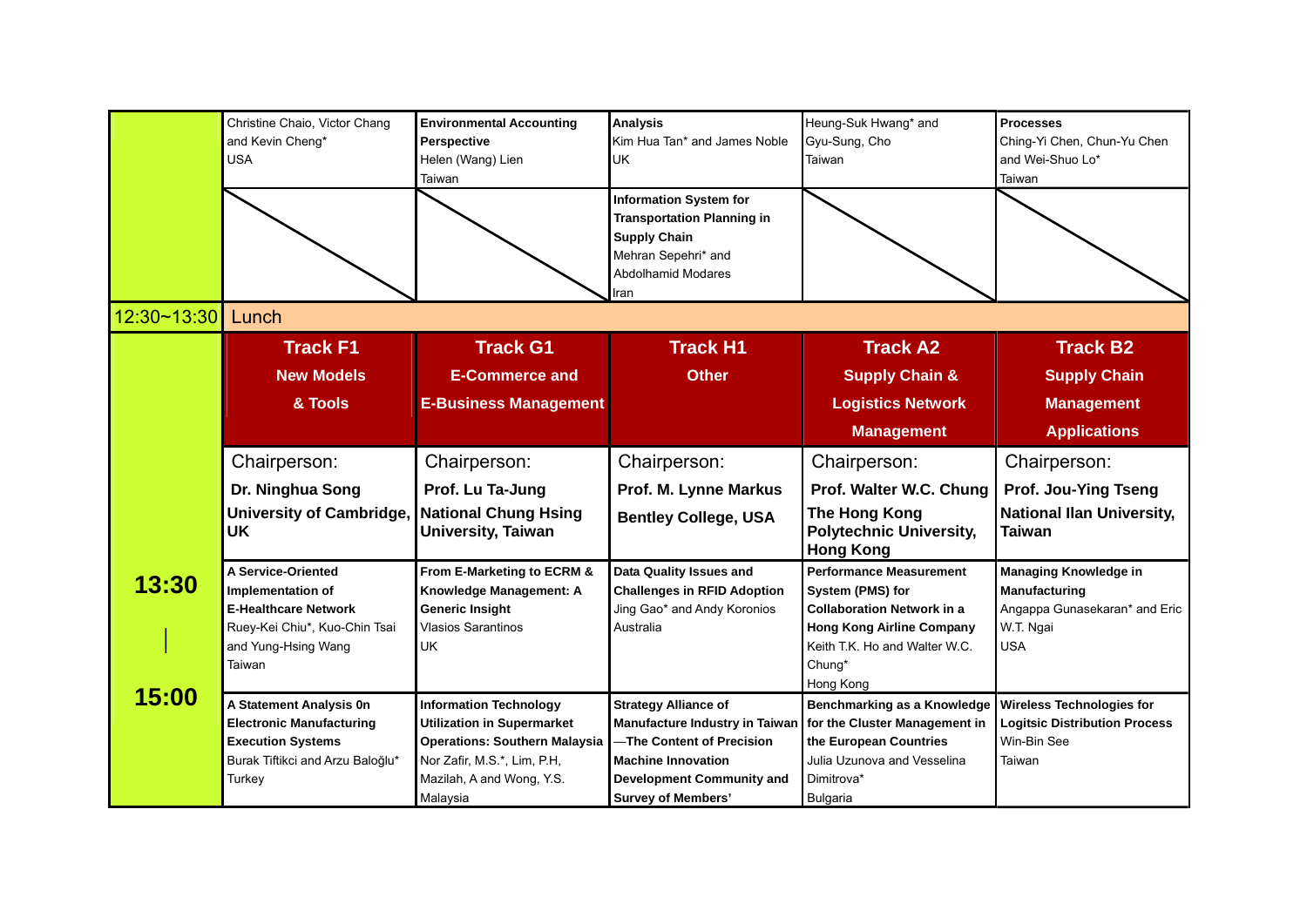|             | <b>Cross Functional Process</b><br><b>Mapping: A Specific Tool for</b><br><b>Third Party Logistics' Process</b>                                                                | <b>Supply Chain Management as</b><br>a Key Topic in Electronic<br><b>Business</b>                                            | <b>Satisfaction</b><br>Tzong-Ru Lee*, Ching-Ya Hu,<br>Hsiao-Wen Lin and Hsiao-Ting<br>Wang<br>Taiwan<br><b>Structure, Function and</b><br><b>Evaluation of SME service</b><br><b>Encounters</b> | A Case Study on the Adoption<br>of Internet-Enabled<br><b>Interorganizational Systems on</b>                                                                             | <b>Co-Design of Information</b><br><b>System for Effective Supply</b><br><b>Chain Management-A Case</b>                                                            |
|-------------|--------------------------------------------------------------------------------------------------------------------------------------------------------------------------------|------------------------------------------------------------------------------------------------------------------------------|-------------------------------------------------------------------------------------------------------------------------------------------------------------------------------------------------|--------------------------------------------------------------------------------------------------------------------------------------------------------------------------|--------------------------------------------------------------------------------------------------------------------------------------------------------------------|
|             | Improvement<br>Bao Jiang* and Hoki Nam<br>South Korea                                                                                                                          | Michael S. H. Heng<br>Singapore                                                                                              | Rodney Clarke and Joseph<br>Meloche*<br>Australia                                                                                                                                               | a Logistics Provider in China<br>Ivan K.W. Lai and Walter W.C.<br>Chung*<br>Hong Kong                                                                                    | <b>Study of a Third Party</b><br>Logistics (3PL)<br>Migar M.C. Tam, Walter W.C.<br>Chung* and Helen Fu<br>Hong Kong                                                |
|             | A Preliminary Study of New<br><b>Service Models on Automotive</b><br><b>Integrated Services</b><br>Jrjung Lyu, Haoyuan Ting*,<br>Chingchiu Liao, and Wenhsien<br>Hsu<br>Taiwan | User Project Ownership-<br><b>Beyond Participation and</b><br>Involvement<br>Dr. C. Y. Ho and Joseph C. W.<br>Shih<br>Taiwan | <b>Determinants of Strategic</b><br><b>Alliance Outcomes in Supply</b><br><b>Chain Environments</b><br>Siew-Phaik Loke* and Murali<br>Sambasivan<br>Malaysia                                    | <b>Control Mechanisms and</b><br><b>Integration on Supply Chain</b><br>Yi-Chia Chiu, Ming-Chang Huang<br>and Chiu-Yen Chiu*<br>Taiwan                                    | A Case Study on Business<br>Process Outsourcing in the<br><b>Distribution of Cosmetic</b><br><b>Products</b><br>Walter W.C. Chung* and Ka Wing<br>Lee<br>Hong Kong |
|             |                                                                                                                                                                                |                                                                                                                              |                                                                                                                                                                                                 | <b>Could a Cluster Approach</b><br>Really Improve the<br><b>Competitiveness of SMEs?</b><br>Aleksandar Karaev*, Dr. S.C.<br>Lenny Koh and Dr. Leslie T.<br>Szamosi<br>UK |                                                                                                                                                                    |
| 15:00~15:30 | <b>Tea Break</b>                                                                                                                                                               |                                                                                                                              |                                                                                                                                                                                                 |                                                                                                                                                                          |                                                                                                                                                                    |
|             | <b>Track C2</b><br><b>Information &amp; Decision</b><br><b>Systems</b>                                                                                                         | <b>Track D2</b><br><b>Logistics</b>                                                                                          | <b>Track E2</b><br><b>Supply Chain Modeling</b><br>and evaluation                                                                                                                               | <b>Track G2</b><br><b>E-Commerce and</b><br><b>E-Business Management</b>                                                                                                 | <b>Track H2</b><br><b>Other</b>                                                                                                                                    |
|             | Chairperson:<br>Prof. Lee Tzong-Ru                                                                                                                                             | Chairperson:<br><b>Prof. Hsing Kenneth</b>                                                                                   | Chairperson:<br><b>Prof. Minder Chen</b>                                                                                                                                                        | Chairperson:<br>Prof. Melody Y. Kiang                                                                                                                                    | Chairperson:<br><b>Prof. David Bennett</b>                                                                                                                         |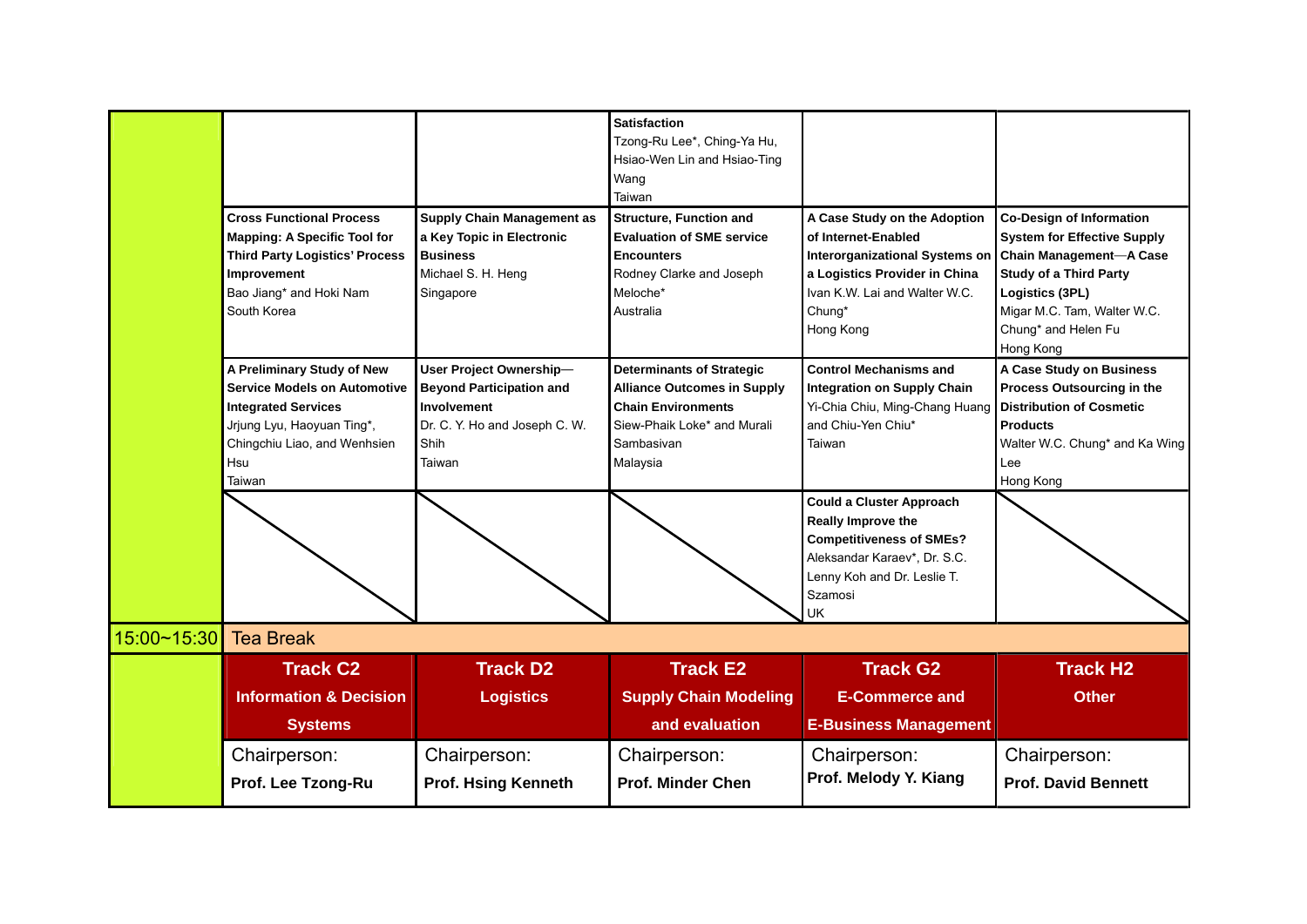|       | <b>National Chung Hsing</b><br>Cheng<br><b>University, Taiwan</b><br>University of Florida,<br><b>USA</b>                                                                                                               |                                                                                                                                                                                                                 | <b>Geroge Mason</b><br><b>University, USA</b>                                                                                                                                               | <b>California State</b><br><b>University, USA</b>                                                                                                                                                                                                   | <b>Aston Business School,</b><br>UK                                                                                                                                                  |
|-------|-------------------------------------------------------------------------------------------------------------------------------------------------------------------------------------------------------------------------|-----------------------------------------------------------------------------------------------------------------------------------------------------------------------------------------------------------------|---------------------------------------------------------------------------------------------------------------------------------------------------------------------------------------------|-----------------------------------------------------------------------------------------------------------------------------------------------------------------------------------------------------------------------------------------------------|--------------------------------------------------------------------------------------------------------------------------------------------------------------------------------------|
| 15:30 | A Logistical Information<br><b>System to Improve</b><br><b>Performances of Flower</b><br><b>Classification, Distribution,</b><br>and Market Price<br>Lee Tzong-Ru *, Chen<br>Chung-Hao and Chang<br>Shing-Chi<br>Taiwan | Development of an Intelligent<br><b>Performance Measurement</b><br><b>System for Third Party</b><br><b>Logistics Providers</b><br>K.L. Choy *, K.H. Tan, W.B. Lee,<br>Cherry T. Wang and T. C. Lam<br>Hong Kong | <b>Procurement Strategies in</b><br><b>Supply Chain Management</b><br>Shieh-Liang Chen and<br>Chih-Liang Liu*<br>Taiwan                                                                     | <b>Consumer Perceptions Toward</b><br><b>E-Shopping: Success Factors</b><br><b>Analysis</b><br>Jian-Yuan Lee* and Shu-Sheng<br>Liaw<br>Taiwan                                                                                                       | <b>Workforce Training Model for</b><br><b>Successful Lean</b><br>Manufacturing<br>M. Ichimura* and Dr. S.<br>Arunachalam<br><b>UK</b>                                                |
| 17:00 | Does the Information<br><b>Technology Contribute to</b><br><b>Banks Profit</b><br><b>Performance-New Evidence</b><br>from Taiwan<br>Meng-Fen Hsieh*, Rong-Tsu<br>Wang, Peter Larose and<br>Jui-Chang Cheng<br>Taiwan    | <b>Predicting Learners Intentions</b><br>to Use Asynchronous<br><b>Web-Based Language</b><br><b>Instruction System</b><br>Yi-Chien Virginia, Lin*, Yi-Cheng,<br>Chen and Ron-Chuen, Yeh<br><b>USA</b>           | <b>Reducing Risk by Increasing</b><br><b>Transparency in Strategic</b><br><b>Supply Networks</b><br>Nikolaus Müessigmann<br>Germany                                                         | Knowledge Sharing and<br><b>Customer Relationship</b><br><b>Management in the Context of</b><br><b>Business Alliances: A</b><br><b>Perspective of Information</b><br><b>Systems Success</b><br>Y. W. Fan, C. Y. Ho and Edward<br>C.S. Ku*<br>Taiwan | <b>Traceability and Supply Chain</b><br><b>Management for Cage Culture</b><br>Industry in Taiwan-The Case<br>of Cobia<br>Fen-Lan Chen, Ching-Ta Chuang<br>and Fan-Hua Nan*<br>Taiwan |
|       | <b>Evaluation of Integration</b><br>Technology Approaches in the<br><b>Healthcare Supply Chain</b><br>Kitsiou, S.*, Matopoulos, A.,<br>Vlachopoulou, M. and Manthou,<br>V.<br>Greece                                    | <b>Location Decisions: What</b><br><b>Affects Firms</b><br>Decision-Making?<br><b>Vlasios Sarantinos</b><br>UK.                                                                                                 | <b>Modeling the Integrated</b><br><b>Distribution of Empty and Full</b><br><b>Containers</b><br>Bandeira*, Denise Lindstrom,<br>Becker, João Luiz and<br>Borenstein, Denis<br><b>Brazil</b> | An Empirical Study of the<br><b>Factors Effect Repurchase</b><br>Intention in B2C Electronic<br><b>Commerce</b><br>Szu-Yuan Sun*, Yueh-Yang<br>Chen, Shu-Ching Chou and<br>Chang-Yao Wu<br>Taiwan                                                   | A Communication Model for<br>the Construction Supply Chain<br>Qiang Du* and Dr Stephen<br>Ledbetter<br><b>UK</b>                                                                     |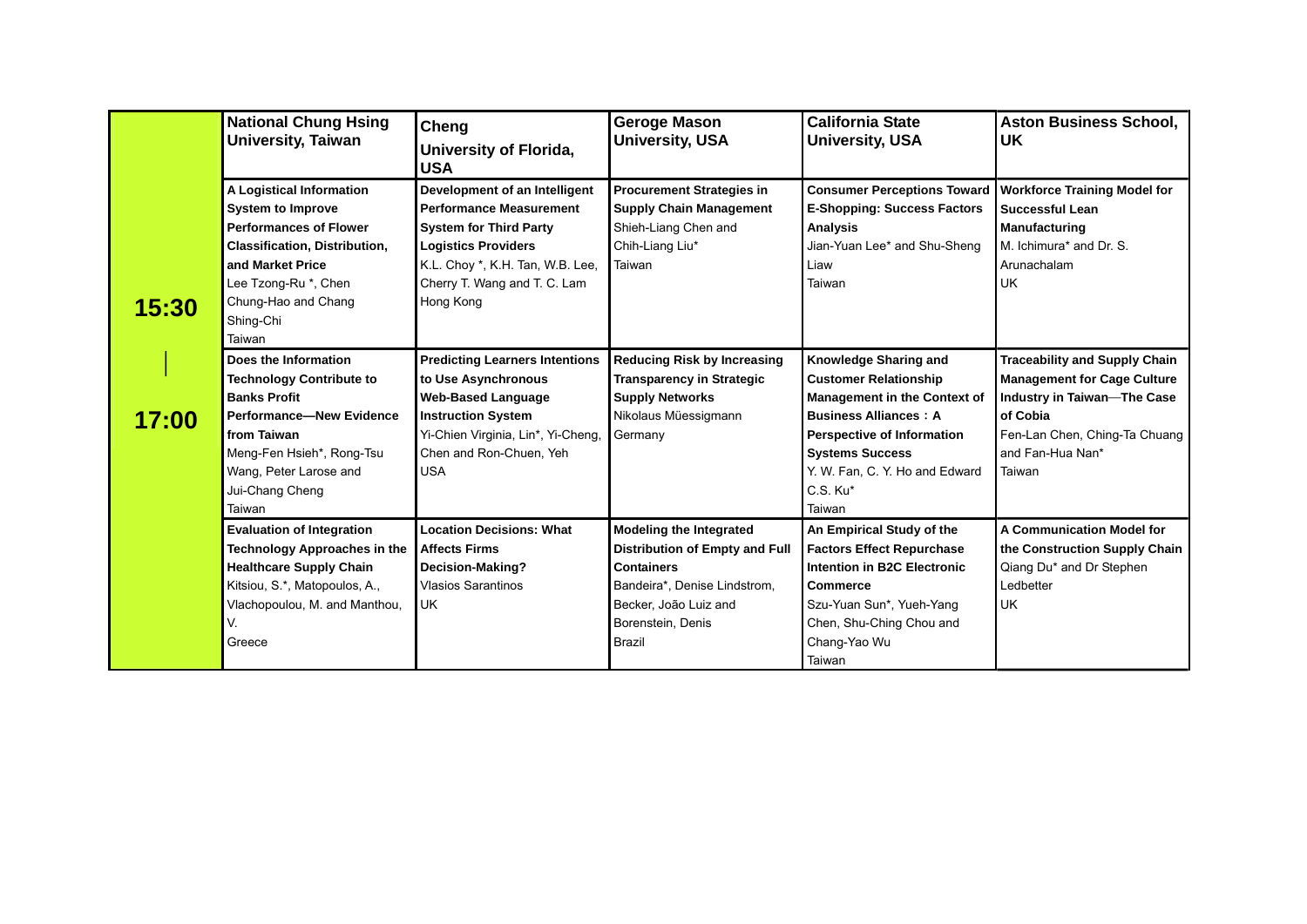|             | <b>Make-or-Buy Decision Method</b><br><b>Using Multi-Attribute Analysis</b><br><b>Method for School Food</b><br><b>Service System</b><br>Heung-Suk Hwang* and<br>Gyu-Sung, Cho<br>Taiwan | <b>Generating Customer Voice</b><br><b>Based Quality Improvement</b><br><b>Strategy for Logistics Service</b><br>Providers in Taiwan from the<br><b>Perspective of Quality</b><br><b>Function Deployment</b><br>Tzong-Ru Lee* and Jiun-Hung<br>Lin<br>Taiwan | A Multi-Level Domain-Concept<br><b>Association Rules Mining for</b><br><b>Large-Scale and Complex</b><br><b>Cellular Manufacturing Tasks</b><br>Wannapa Kay Mahamaneerat,<br>Chi-Ren Shyu*, Shih-Chun Ho<br>and C. Alec Chang<br><b>USA</b> | The Measurement of<br><b>Satisfaction of Guesthouse</b><br><b>Supervisor on Electronic</b><br><b>Commerce Websites</b><br>Pei-Wei Chen and Chang-Ju<br>Huang-Tzeng*<br>Taiwan | <b>Supply Chain Control. A Case</b><br>of Three Production Units<br>Bo Terje Kalsaas* and Erlend<br>Alfnes<br>Norway |  |  |
|-------------|------------------------------------------------------------------------------------------------------------------------------------------------------------------------------------------|--------------------------------------------------------------------------------------------------------------------------------------------------------------------------------------------------------------------------------------------------------------|---------------------------------------------------------------------------------------------------------------------------------------------------------------------------------------------------------------------------------------------|-------------------------------------------------------------------------------------------------------------------------------------------------------------------------------|----------------------------------------------------------------------------------------------------------------------|--|--|
|             | An Overview of International<br><b>Information Systems Research</b><br>Zheng Da-Qing*, Huang Li-Hua,<br>He Yong-Gang and Chu Yan<br>China                                                |                                                                                                                                                                                                                                                              |                                                                                                                                                                                                                                             | An Analysis of Taiwanese<br><b>Consumer Preferences of</b><br><b>Mobile Commerce</b><br>MeiLing Tang*, Cherng-Ying<br>Chiou and Yung-Ning Cheng<br>JSA/Taiwan                 |                                                                                                                      |  |  |
| 17:00~18:30 | <b>Break</b>                                                                                                                                                                             |                                                                                                                                                                                                                                                              |                                                                                                                                                                                                                                             |                                                                                                                                                                               |                                                                                                                      |  |  |
|             |                                                                                                                                                                                          | Dinner Banquet at Freshfields Resort & Conference                                                                                                                                                                                                            |                                                                                                                                                                                                                                             |                                                                                                                                                                               |                                                                                                                      |  |  |
| 18:30       | (Address: No. 298, Chen-Kung W. Road, Wurih, Taichung 414)<br>(Tel: (04)2382-9888)                                                                                                       |                                                                                                                                                                                                                                                              |                                                                                                                                                                                                                                             |                                                                                                                                                                               |                                                                                                                      |  |  |
| 21:30       |                                                                                                                                                                                          | <b>Gala Dinner Taiwanese Culture Dance Show</b>                                                                                                                                                                                                              |                                                                                                                                                                                                                                             |                                                                                                                                                                               |                                                                                                                      |  |  |
|             |                                                                                                                                                                                          |                                                                                                                                                                                                                                                              | Announcement of SCMIS 2007 conference - Australia, Monash University                                                                                                                                                                        |                                                                                                                                                                               |                                                                                                                      |  |  |
|             | Gala Dinner Speaker: Professor Way Kuo                                                                                                                                                   |                                                                                                                                                                                                                                                              |                                                                                                                                                                                                                                             | Topic: Nano Development Without Nano Management                                                                                                                               |                                                                                                                      |  |  |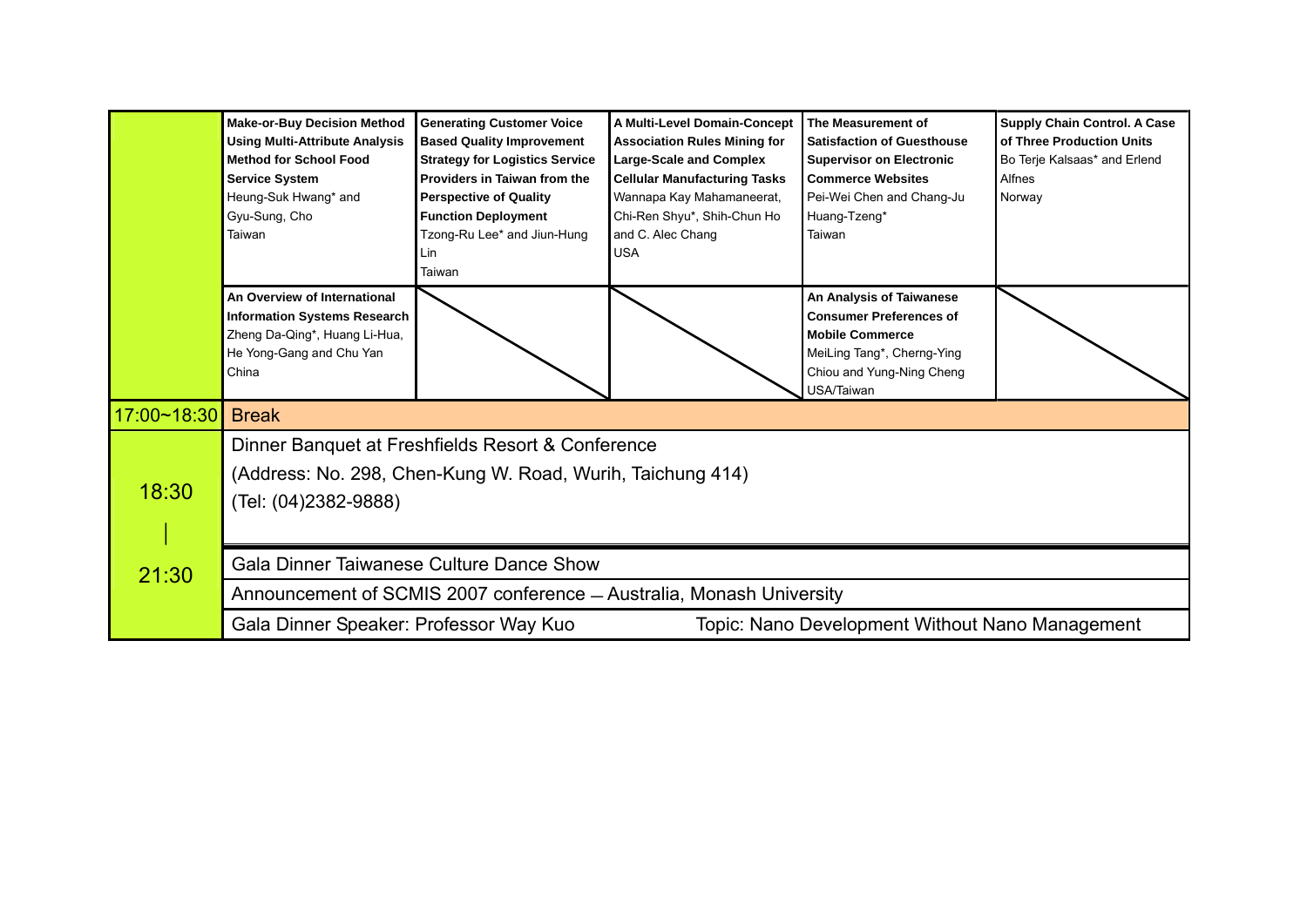| <b>TIME</b> | THURSDAY 6th July 2006 Technical Programme                    |                                                                          |                                                                                                        |                                                               |                                                                             |  |  |  |  |  |
|-------------|---------------------------------------------------------------|--------------------------------------------------------------------------|--------------------------------------------------------------------------------------------------------|---------------------------------------------------------------|-----------------------------------------------------------------------------|--|--|--|--|--|
| 08:00       | Keynote Speech                                                |                                                                          |                                                                                                        |                                                               |                                                                             |  |  |  |  |  |
|             |                                                               | Speaker 3: Dr. S.C. Lenny Koh, University of Sheffield, UK               |                                                                                                        |                                                               |                                                                             |  |  |  |  |  |
|             |                                                               | Topic: Managing Uncertainty Using Knowledge Management                   |                                                                                                        |                                                               |                                                                             |  |  |  |  |  |
| 09:00       |                                                               |                                                                          | Speaker 4: Dr. Lihui Wang, National Research Council Canada, Canada                                    |                                                               |                                                                             |  |  |  |  |  |
|             |                                                               |                                                                          | Topic: Distributed Process Planning and Web-based Real-Time Monitoring for Collaborative Manufacturing |                                                               |                                                                             |  |  |  |  |  |
|             | <b>Track A3</b>                                               | <b>Track B3</b>                                                          | <b>Track C3</b>                                                                                        | <b>Track D3</b>                                               | <b>Track E3</b>                                                             |  |  |  |  |  |
|             | <b>Supply Chain &amp;</b>                                     | <b>Supply Chain</b>                                                      | <b>Information &amp; Decision</b>                                                                      | <b>Logistics</b>                                              | <b>Supply Chain Modeling</b>                                                |  |  |  |  |  |
|             | <b>Logistics Network</b>                                      | <b>Management</b>                                                        | <b>Systems</b>                                                                                         |                                                               | and evaluation                                                              |  |  |  |  |  |
|             | <b>Management</b>                                             | <b>Applications</b>                                                      |                                                                                                        |                                                               |                                                                             |  |  |  |  |  |
|             | Chairperson:                                                  | Chairperson:                                                             | Chairperson:                                                                                           | Chairperson:                                                  | Chairperson:                                                                |  |  |  |  |  |
|             | Dr. Lihui Wang                                                | <b>Prof. Vicky Manthou</b>                                               | Prof. Robert T. Chi                                                                                    | Prof. Göran Svensson                                          | Prof. Sarder N. Islam                                                       |  |  |  |  |  |
|             | <b>National Research</b>                                      | <b>University of Macedonia,</b>                                          | <b>California State</b>                                                                                | <b>Oslo School of</b>                                         | <b>Victoria University,</b>                                                 |  |  |  |  |  |
|             | Council Canada,<br>Canada                                     | Greece                                                                   | <b>University, USA</b>                                                                                 | <b>Management, Norway</b>                                     | <b>Australia</b>                                                            |  |  |  |  |  |
|             | <b>Structuring a Start-Up</b>                                 | Use of Renewable Energy in                                               | <b>Understanding Users' Attitudes</b>                                                                  | A Formula of Consensus:                                       | <b>Measuring the Performance of</b>                                         |  |  |  |  |  |
|             | <b>Company for Extended</b><br><b>Enterprise Development:</b> | <b>Aerospace Industry Buildings</b><br>Arpan Johari*, Dr. S.C.L. Koh and | <b>Toward Knowledge</b><br><b>Management Systems</b>                                                   | <b>Unification of Conceptual</b><br>"Halves"                  | <b>Supply Chain Networks in</b><br><b>Australia: A Business Process</b>     |  |  |  |  |  |
|             | <b>Theory and Practice</b>                                    | Dr. Adrian Pitts                                                         | Shu-Sheng Liaw                                                                                         | Göran Svensson                                                | <b>Model Using Data Envelopment</b>                                         |  |  |  |  |  |
|             | Harry W.T. So and Walter W.C.                                 | UK                                                                       | Taiwan                                                                                                 | Norway                                                        | <b>Analysis</b>                                                             |  |  |  |  |  |
|             | Chung*                                                        |                                                                          |                                                                                                        |                                                               | Mr. Alex Manzoni* and Prof.                                                 |  |  |  |  |  |
| 09:00       | Hong Kong                                                     |                                                                          |                                                                                                        |                                                               | Sardar N Islam                                                              |  |  |  |  |  |
|             |                                                               |                                                                          |                                                                                                        |                                                               | Australia                                                                   |  |  |  |  |  |
|             | Deciding on Stopping the<br><b>Production Line: A Case of</b> | An Explorative Research of                                               | The Discussion of Adopting                                                                             | <b>Customers' Repurchase</b><br>Intention of the Bonded Truck | <b>The Measurement</b>                                                      |  |  |  |  |  |
|             | <b>Decision Support in Lens</b>                               | <b>Identifying Typology of Green</b><br><b>Supply Chain Strategies</b>   | <b>Information System in</b><br><b>Cross-Strait Enterprises Using</b>                                  | Service in Taiwan-The Case                                    | <b>Perspectives in Supply Chain</b><br><b>Partnering in Construction in</b> |  |  |  |  |  |
|             | Manufacturing                                                 | Shiou-Yu Chen                                                            | <b>Grey Relation</b>                                                                                   | of EVA Air Cargo                                              | <b>Hong Kong</b>                                                            |  |  |  |  |  |
|             | Walter W. C. Chung*, Kevin                                    | Taiwan                                                                   | James K. C. Chen* and Benjamin Florence Chang*, Martin, Hsiao,                                         |                                                               | Frankie, K. S. Lam and Ivan, K.                                             |  |  |  |  |  |
|             | C.M. Wong and Paul T.K.                                       |                                                                          | J. C. Yuan                                                                                             | Fu-Yung Kuan and Yin-Hui                                      | W. Lai*                                                                     |  |  |  |  |  |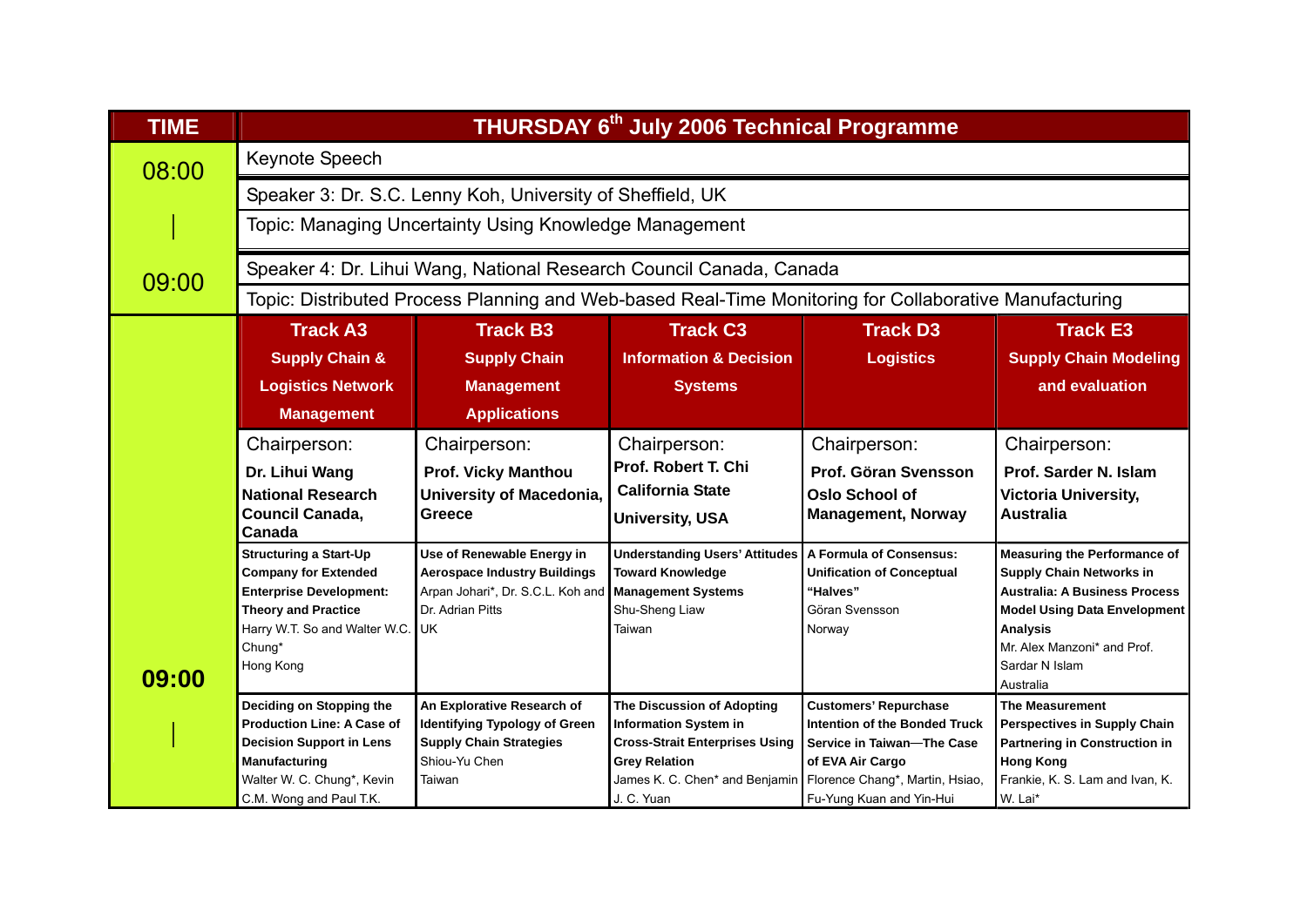| 10:30       | Soon<br>Hong Kong                                                                                                                                                                                                 |                                                                                                                                                                                                                     | Taiwan                                                                                                                                                                                               | Cheng<br>Taiwan                                                                                                                                                      | Australia                                                                                                                                                                                                                      |
|-------------|-------------------------------------------------------------------------------------------------------------------------------------------------------------------------------------------------------------------|---------------------------------------------------------------------------------------------------------------------------------------------------------------------------------------------------------------------|------------------------------------------------------------------------------------------------------------------------------------------------------------------------------------------------------|----------------------------------------------------------------------------------------------------------------------------------------------------------------------|--------------------------------------------------------------------------------------------------------------------------------------------------------------------------------------------------------------------------------|
|             | A Study on the Factors<br><b>Influencing the Distributors</b><br><b>Satisfaction of Partner</b><br><b>Relationship Management</b><br>Szu-Yuan Sun*, Teresa Ju Lin,<br>Ku-Ling Chang and<br>Chang-Yao Wu<br>Taiwan | <b>Competitiveness and Supply</b><br><b>Chain Management Study on</b><br><b>Taiwan Grouper Industry</b><br>Shin-Chang Chen*, Ching-Ta<br>Chuang and Fan-Hua Nan<br>Taiwan                                           | Design and Implementation of<br>a Web-Based Project Cost<br><b>Estimating Database</b><br>Jui-Sheng Chou*, James T.<br>O'Connor and Wai Kiong Chong<br>Taiwan                                        | <b>Applications of AHP and GIS</b><br><b>Decision Model to the Location</b><br><b>Selection of Freight</b><br><b>Distribution Center</b><br>Ting-Chang Lai<br>Taiwan | Developing an Information<br>System to Integrate the<br><b>Manufacturing Firm and its</b><br><b>Supplier Base to Reduce</b><br><b>Nonconforming Parts</b><br>Padiyar Abhishek, Sawhney<br>Rapinder and Tzong-Ru Lee*<br>Taiwan |
|             | A Distribution Method for<br><b>Bullwhip Reduction</b><br>Mahyar Eftekhar*, Ahmad<br>Makui and Kenth Lumsden<br>Sweden                                                                                            | An Analysis of Cost<br><b>Leadership Strategies in</b><br><b>Taiwan Chain Restaurant</b><br><b>Industry</b><br>Tain-Fung Wu*, Yeh-Jui Fey,<br>Ming-Hui Yu, Mei-Hui Tsai,<br>Ching-Tung Liu and Ming Chang<br>Taiwan | Literature Review: Enterprise<br><b>Resources Planning Systems</b><br><b>Supported Production</b><br><b>Networks Development</b><br>Tim S. Leung, Ka Wing Lee and<br>Walter W.C. Chung*<br>Hong Kong | New Warehouse System-<br><b>Laminated Timber</b><br>Construction<br>Stefan Schmidt<br>Germany                                                                        | <b>Assessing the Information</b><br>Value in Supply Chains by Data<br><b>Envelopment Analysis</b><br>Mu-Chen Chen*, Taho Yang,<br>Chi-Tsung Yen and Chia-Lin Hsu<br>Taiwan                                                     |
|             |                                                                                                                                                                                                                   |                                                                                                                                                                                                                     | <b>A Fast Self-Refining Control</b><br><b>System Based on Neural</b><br><b>Network with Architecture</b><br>Varying<br>Xun Liang<br>China                                                            |                                                                                                                                                                      | <b>Rationalize Contemporary</b><br><b>Sourcing Business by Supply</b><br>Chain Leadership: Case for<br><b>Apparel Industry</b><br>Erwin Siu-Hung Lau*, Meanne<br>Ho and Benjamin Yen<br>НK                                     |
| 10:30~11:00 | <b>Tea Break</b>                                                                                                                                                                                                  |                                                                                                                                                                                                                     |                                                                                                                                                                                                      |                                                                                                                                                                      |                                                                                                                                                                                                                                |
|             | <b>Track G3</b><br><b>E-Commerce and</b>                                                                                                                                                                          | <b>Track H3</b><br><b>Other</b>                                                                                                                                                                                     | <b>Track A4</b><br><b>Supply Chain &amp;</b>                                                                                                                                                         | <b>Track B4</b><br><b>Supply Chain</b>                                                                                                                               | <b>Track E4</b><br><b>Supply Chain Modeling</b>                                                                                                                                                                                |
|             | <b>E-Business</b><br><b>Management</b>                                                                                                                                                                            |                                                                                                                                                                                                                     | <b>Logistics Network</b><br><b>Management</b>                                                                                                                                                        | <b>Management</b><br><b>Applications</b>                                                                                                                             | and evaluation                                                                                                                                                                                                                 |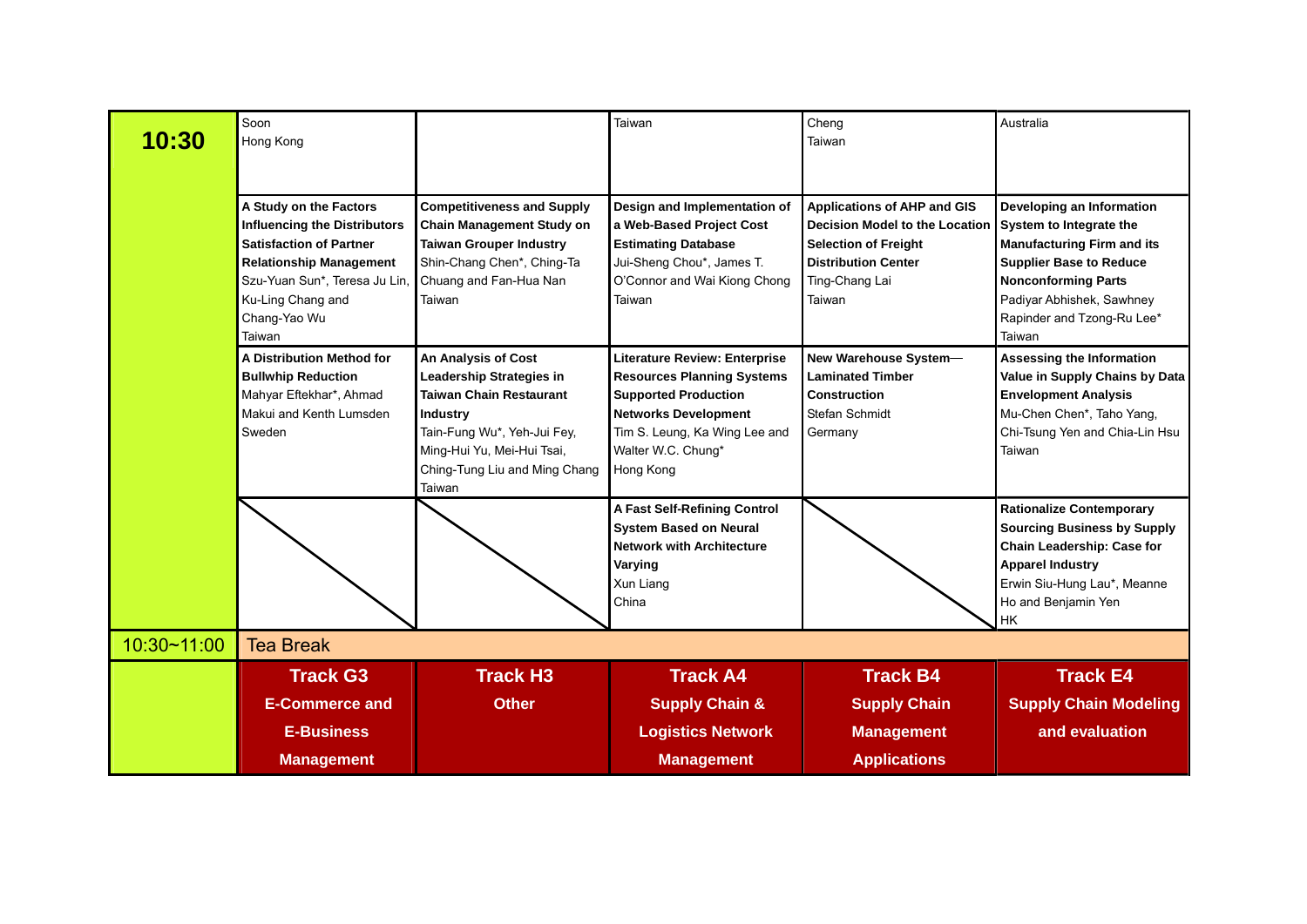|       | Chairperson:                                                                                                                                                                                                                                                                                                                                                                       | Chairperson:                                                                                                                                                                                                                                                                                 | Chairperson:                                                                                                                                                                                           | Chairperson:                                                                                                                                                                                                                                                             | Chairperson:                                                                                                                                                                                        |
|-------|------------------------------------------------------------------------------------------------------------------------------------------------------------------------------------------------------------------------------------------------------------------------------------------------------------------------------------------------------------------------------------|----------------------------------------------------------------------------------------------------------------------------------------------------------------------------------------------------------------------------------------------------------------------------------------------|--------------------------------------------------------------------------------------------------------------------------------------------------------------------------------------------------------|--------------------------------------------------------------------------------------------------------------------------------------------------------------------------------------------------------------------------------------------------------------------------|-----------------------------------------------------------------------------------------------------------------------------------------------------------------------------------------------------|
| 11:00 | Prof. Gideon Azumah                                                                                                                                                                                                                                                                                                                                                                | <b>Dr. Shuchih Ernest</b>                                                                                                                                                                                                                                                                    | Dr. Shong-Lee Su                                                                                                                                                                                       | Dr. Migar Tam                                                                                                                                                                                                                                                            | Prof. Juite Wang                                                                                                                                                                                    |
|       | <b>University of Sheffield,</b><br><b>UK</b>                                                                                                                                                                                                                                                                                                                                       | Chang<br><b>National Chung Hsing</b><br><b>University, Taiwan</b>                                                                                                                                                                                                                            | <b>Soochow University,</b><br><b>Taiwan</b>                                                                                                                                                            | The Hong Kong<br><b>Polytechnic University,</b><br><b>Hong Kong</b>                                                                                                                                                                                                      | <b>National Chung Hsing</b><br><b>University, Taiwan</b>                                                                                                                                            |
| 12:30 | <b>Risk Analysis in the</b><br><b>Intellectual Capital Stock</b><br>Market: A Study of the<br><b>E-Commerce Sector</b><br>K. B. Oh and Sardar M. N.<br>Islam*<br>Australia                                                                                                                                                                                                         | The Impact of IT Competence<br>on Information Security<br>Supply Chain of the Taiwan IT<br><b>Management-An Empirical</b><br>Industry: The Role of WEEE<br>and RoHS Directives<br><b>Study</b><br>Jiun-Yen Chen* and Shuchih<br>S.C.L. Koh*, A. Gunasekaran<br><b>Ernest Chang</b><br>Taiwan |                                                                                                                                                                                                        | <b>Application of Neural Network</b><br>in Sales Forecasting and<br>Inventory Management: A Case Approach<br><b>Study from a Management</b><br>Perspective<br>Walter W. C. Chung*, Migar M.C.<br>Tam, Susan M. H. Liang, Y.C.<br>Wong and Caroline T.Y. Law<br>Hong Kong | <b>Designing New Product Supply</b><br><b>Chains Using a Possibilistic</b><br>Juite Wang<br>Taiwan                                                                                                  |
|       | The Research Upon the<br><b>Models for Design and</b><br><b>Performance Evaluation of</b><br><b>Correlation Between</b><br><b>Lifestyle and the Emphasis</b><br><b>Production Systems</b><br>of Website Contents of the<br>Thomas (Yew Sing) Lee<br><b>USA</b><br><b>Food and Beverage Market</b><br>in Taiwan<br>Dauw-Song Zhu*, Chih-Te Lin<br>and Chien-Ta (Bruce) Ho<br>Taiwan |                                                                                                                                                                                                                                                                                              | <b>Supply Chain Management: A</b><br><b>Sustainable Strategic</b><br>Approach<br>Göran Svensson<br>Norway                                                                                              | <b>Achieving Agility in Supply</b><br>Chains with the Help of IT<br>Petri Helo, Natalia<br>Kitaygorodskaya and Tommi<br>Tuominen*<br>Finland                                                                                                                             | Replenishment System for a<br>Two-Stage Supply Chain Under<br>the VMI Model Through Particle<br><b>Swarm Optimizer Approach</b><br>Chwen-Tzeng Su, Jui-Tsung<br>Wong* and Kuei-Hsien Chen<br>Taiwan |
|       | The Effects of Anonymity,<br><b>Perceived Risk, Moral</b><br><b>Intensity and Moral</b><br><b>Philosophy on Consumers'</b><br><b>Ethical Intentions in</b><br><b>Ecommerce Transactions</b><br>Cedric H. Wu and Hwang-Yeh<br>Chen*<br>Taiwan                                                                                                                                       | <b>Early-Stage Technology</b><br><b>Evaluation and Selection</b><br>Kim Hua Tan* and James Noble<br>UK                                                                                                                                                                                       | A Journey of Re-Engineering a<br><b>Sea-Freight Forwarding</b><br><b>Organization to Cultivate and</b><br><b>Create an Internal Market</b><br>Stanley Y.C. Wong and Walter<br>W.C. Chung*<br>Hong Kong | The Financial Performance<br><b>Effects of IT-Based Supply</b><br><b>Chain Management Systems in</b><br><b>Manufacturing Firms</b><br>Bruce Dehning, Vernon J.<br>Richardson* and Robert W. Zmud<br><b>USA</b>                                                           | A New Model of Supply Chain<br><b>Risk Management: CFPM</b><br>Li Jian* and Hong Seock-Jin<br>South Korea                                                                                           |
|       | <b>Measuring E-Business</b><br><b>Degree for Construction</b><br><b>Companies</b>                                                                                                                                                                                                                                                                                                  | <b>Heuristics Approaches for</b><br><b>Multi-Level Unconstrained Lot</b><br><b>Sizing Problems</b>                                                                                                                                                                                           | <b>Cost-Benefit-Sharing-Based</b><br><b>Coordination in Logistics</b><br><b>Networks</b>                                                                                                               | Impact of a Drift Demand<br>Change on a Supply Chain<br>Yi-Ni Lin                                                                                                                                                                                                        | A Multi-Period Three-Tier<br><b>Supply Chain Network</b><br><b>Integration Based on Revenue</b>                                                                                                     |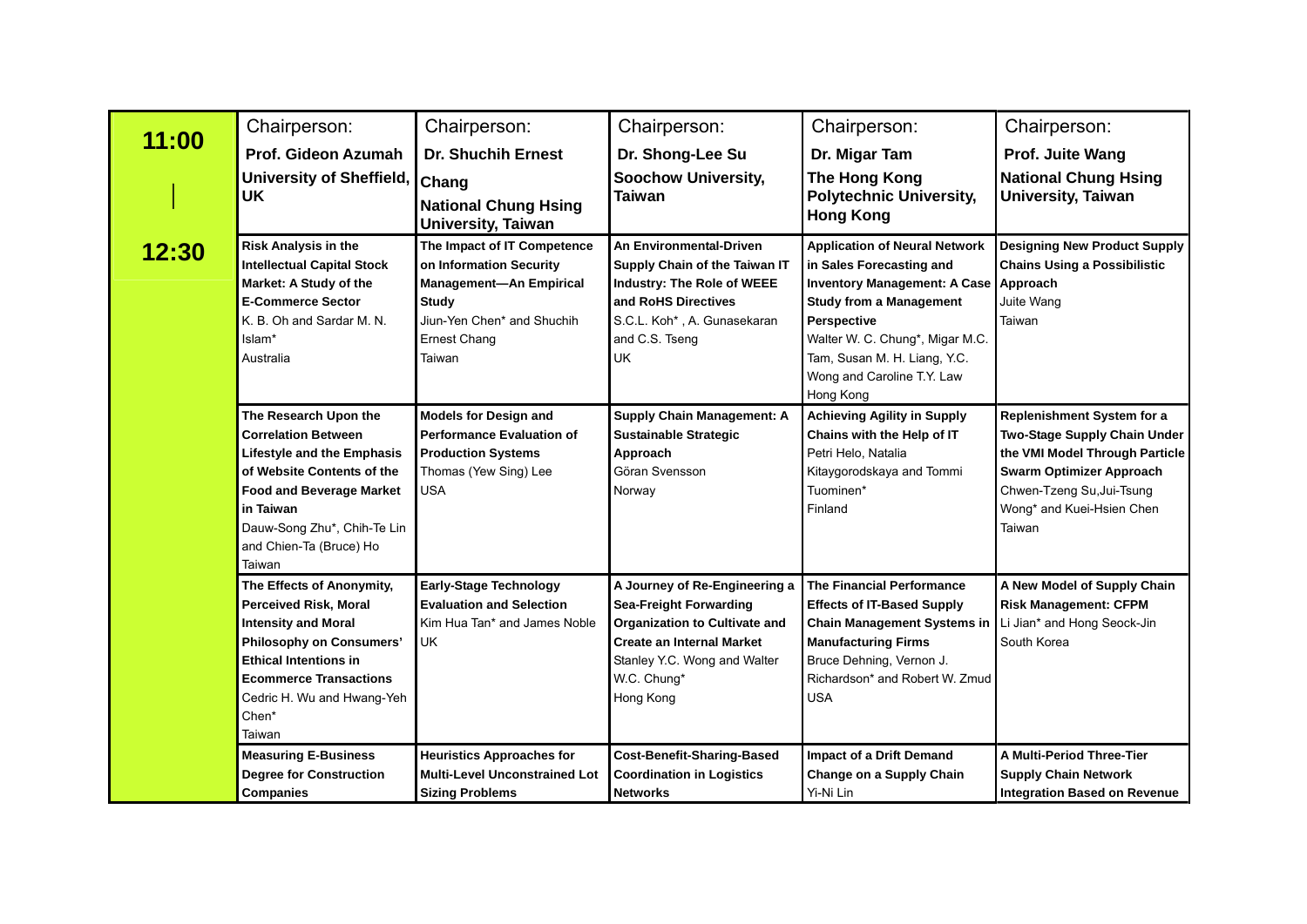|                | Jieh-Haur Chen*, Jia-Zheng<br>Lin and Yu-Hui Fang<br>Taiwan                                                                                                                        | Rapeepan Pitakaso<br>Thailand                                                                                                                                                     |                                                                                                                             | Iwo V. Riha* and Bernd<br>Radermacher<br>Germany                                           |                                                                                                                                                                     | Taiwan |                                                                                                                                                                 | <b>Sharing Contract</b><br>Mei-Shiang Chang* and Che-Fu<br>Hsueh<br>Taiwan |                                                                                                                                                                                                               |
|----------------|------------------------------------------------------------------------------------------------------------------------------------------------------------------------------------|-----------------------------------------------------------------------------------------------------------------------------------------------------------------------------------|-----------------------------------------------------------------------------------------------------------------------------|--------------------------------------------------------------------------------------------|---------------------------------------------------------------------------------------------------------------------------------------------------------------------|--------|-----------------------------------------------------------------------------------------------------------------------------------------------------------------|----------------------------------------------------------------------------|---------------------------------------------------------------------------------------------------------------------------------------------------------------------------------------------------------------|
| 12:30~13:30    | Lunch                                                                                                                                                                              |                                                                                                                                                                                   |                                                                                                                             |                                                                                            |                                                                                                                                                                     |        |                                                                                                                                                                 |                                                                            |                                                                                                                                                                                                               |
| 13:30<br>15:00 | <b>Track G4</b><br><b>E-Commerce and</b><br><b>E-Business</b><br><b>Management</b>                                                                                                 | <b>Track H4</b><br><b>Other</b>                                                                                                                                                   |                                                                                                                             | <b>Track B5</b><br><b>Supply Chain</b><br><b>Management</b><br><b>Applications</b>         | <b>Track I</b><br><b>Performance</b><br><b>Measurement in</b><br><b>Competitive Global</b><br><b>Supply Chain</b>                                                   |        | <b>Track J</b><br><b>Data Mining and</b><br><b>Supply Chain</b><br><b>Session</b>                                                                               |                                                                            | <b>Track K</b><br><b>Supply Chain</b><br><b>Management Case</b><br><b>Study</b>                                                                                                                               |
|                | Chairperson:<br>Dr. William<br><b>Yu-Chung Wang</b><br><b>University of</b><br>South Australia,<br><b>Australia</b>                                                                | Chairperson:<br>Prof. Mei-Yuan<br><b>Chen</b><br><b>National Chung</b><br><b>Hsing University,</b><br><b>Taiwan</b>                                                               | Chairperson:<br><b>Australia</b>                                                                                            | <b>Prof. Amrik Sohal</b><br><b>Monash University,</b>                                      | Chairperson:<br>Dr. Kim Hua Tan<br><b>University of</b><br>Nottingham, UK                                                                                           |        | Chairperson:<br>Prof. Shih-Yu Chou<br><b>National Chung</b><br><b>Hsing University,</b><br>Taiwan                                                               |                                                                            | Chairperson:<br><b>Prof. Betty Chang</b><br><b>National Ilan</b><br>University, Taiwan                                                                                                                        |
|                | Developing a<br><b>Conceptual Model of</b><br><b>Secondhand Children</b><br><b>Clothing Website</b><br>Ned Tsai, Vera Pan,<br>Danes Huang* and S.<br><b>Ernest Chang</b><br>Taiwan | <b>Challenges of Greening</b><br><b>Supply Chains</b><br>S.Vinodh, S.R.Devadasan<br>and S. Arunachalam*<br><b>UK</b>                                                              | The Relationship<br><b>Between the</b><br><b>Characteristics of</b><br>Jou-Ying Tseng, Betty<br>and Yu-Chin Liang<br>Taiwan | <b>Suppliers' Products and</b><br><b>Supply Chain Partnership</b><br>Chang*, Shu-Feng Hung | <b>Performance Evaluation</b><br>Of Taiwan's TFT-LCD<br><b>Industry</b><br>Rong-Tsu Wang<br>Taiwan                                                                  |        | <b>Nanotechnology Patent</b><br><b>Mining Based on Data</b><br><b>Reconstruction</b><br>Wang Xuefeng*, Zhu<br>Donghua and Ren Zhijun<br>China                   |                                                                            | <b>Case Study of Integrated</b><br><b>Supply Chain</b><br><b>Management in a Water</b><br><b>Sport-Wear</b><br><b>Manufacturing Company</b><br>Hsin-Wen Shen, Betty<br>Chang* and Yen-Chih<br>Huang<br>Taiwan |
|                | <b>Critical Success</b><br><b>Factors for Selecting</b><br><b>Hosted Accounting</b><br><b>Systems</b><br>Dorothy M. Fisher, Peter<br>A. Ammermann*, Steven<br>A. Fisher, Melody Y. | A Feasibility Study of<br>E-Paper as an Alternative<br>to E-Schoolbag for<br><b>Education</b><br>Kuochiang Chen, Yuchaio<br>Yang, Hsiaowen Lin, Yuting<br>Chou and Shuchih Chang* | and Performance<br><b>Improvement by VMI</b><br>Bo Terje Kalsaas*<br>China                                                  | <b>Supply Chain Integration</b>                                                            | The Competitive Relation<br>of Global Logistics Hub<br><b>Under Different</b><br><b>Environment</b><br>Kuo-Liang Lee*, Shu-Chen<br>Lin and Wen-Chih Huang<br>Taiwan |        | <b>Using Data Mining</b><br><b>Technology in Supply</b><br><b>Chain Management</b><br>Wei-Shuo Lo*, Tzung-Pei<br>Hong, Rong Jeng and<br>Jian-Ping Liu<br>Taiwan |                                                                            | <b>Practice on Supply Chain</b><br><b>Management of</b><br><b>Transportation</b><br><b>Equipment</b><br><b>Manufacturing Business</b><br>Weiping L. Hu*, Yi-Jeng<br>Hseih and Jing-Yuan                       |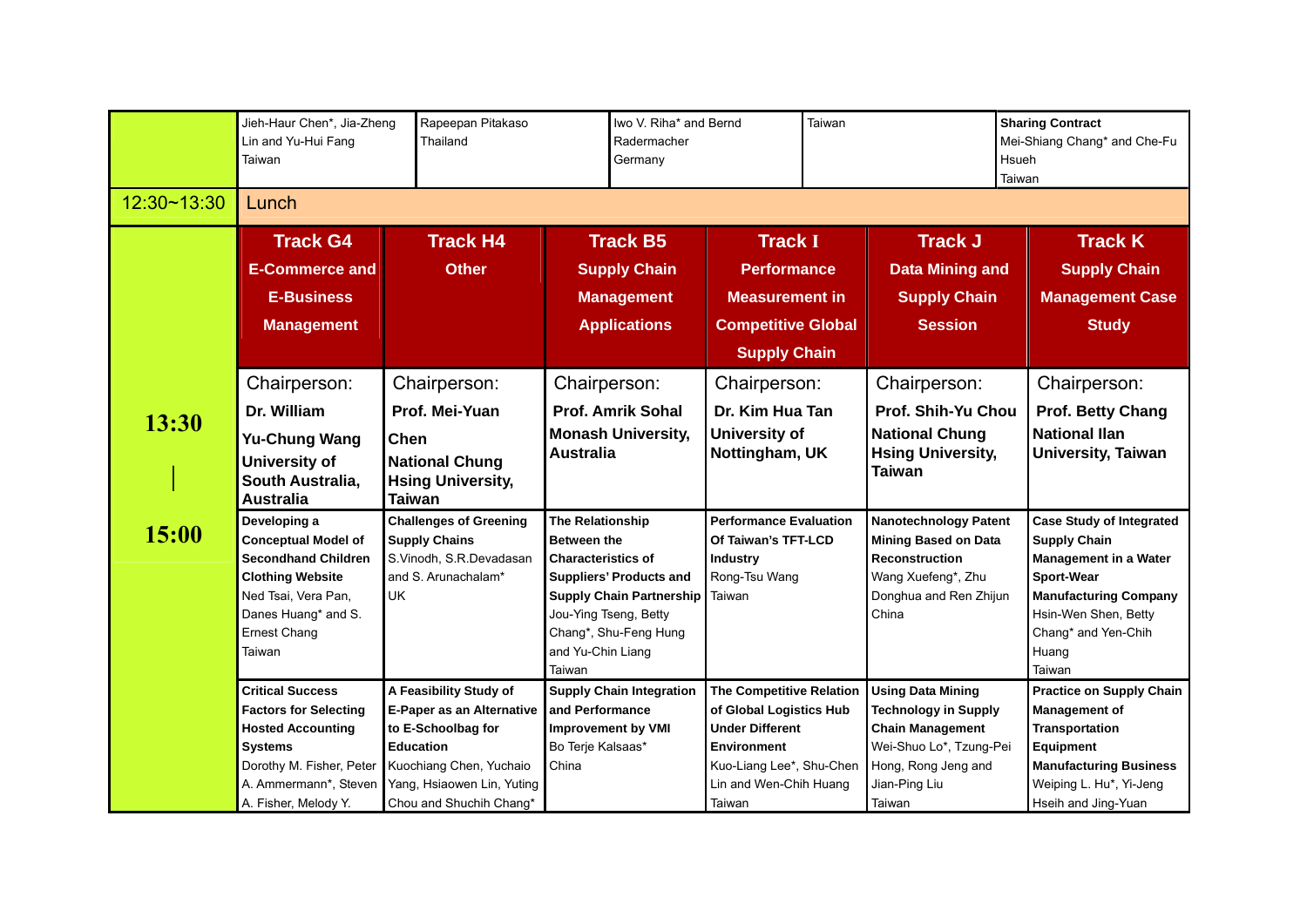|             | Kiang and Robert T. Chi<br><b>USA</b>                                                                                                                                                           | Taiwan                                                                                                                                                                                                |                                                                                                                                                   |                                                                                                                                                                                       |                                                                                                                                                                                                                 | Cheng<br>Taiwan                                                                                                                                                                                                                  |  |
|-------------|-------------------------------------------------------------------------------------------------------------------------------------------------------------------------------------------------|-------------------------------------------------------------------------------------------------------------------------------------------------------------------------------------------------------|---------------------------------------------------------------------------------------------------------------------------------------------------|---------------------------------------------------------------------------------------------------------------------------------------------------------------------------------------|-----------------------------------------------------------------------------------------------------------------------------------------------------------------------------------------------------------------|----------------------------------------------------------------------------------------------------------------------------------------------------------------------------------------------------------------------------------|--|
|             | The Implementation of<br>the Balanced<br><b>Scorecard on Human</b><br><b>Resources Practices in</b><br>the Taiwan Hi-Tech<br>Industry<br>Susan Yun-Shan Wu*<br>and Dr. Doug Davies<br>Australia | An XML Based Image<br><b>Retrieval System of High</b><br><b>Extensibility and</b><br><b>Universal Accessibility</b><br>Yuan Tao and Shuliang<br>Wang*<br>China                                        | <b>A Review of Best Practice</b><br>in Building Trust<br>Yue Zhao* and Julie Boone<br>UK.                                                         | Towards a Use of<br><b>Network Analysis:</b><br><b>Quantifying the</b><br><b>Complexity of Supply</b><br><b>Chain Networks</b><br>S. Allesina, D. Battini and<br>A. Persona*<br>Italy | The Adoption of Supply<br><b>Chain Quality</b><br>Management (SCQM) in<br><b>Malaysia</b><br>Roaimah Omar, Suhaiza<br>Zailani * and Mohamed<br>Sulaiman<br>Malaysia                                             | <b>Flexible E-Supply Chain</b><br><b>Management for</b><br><b>Transnational Technical</b><br>Designing and<br><b>Manufacturing Industry</b><br>Weiping L. Hu*, Yi-Jeng<br>Hseih and Chin-Jong Hsu<br>Taiwan                      |  |
|             | A Knowledge<br><b>Management Based</b><br><b>Framework for</b><br><b>Business Model of</b><br><b>Information Broker</b><br>Yen-Yin Huang* and<br>Shrang Kuang Chou<br>Taiwan                    | <b>Newspapers Positioning</b><br>in the Republic of<br><b>Macedonia from the</b><br><b>Buyers' Point of View</b><br>Ciunova- Suleska, Anita *<br>Former Yugoslav Republic<br>of Macedonia (F.Y.R.O.M) | <b>Real Option</b><br>Opportunities Inside a<br><b>Supply Chain Under</b><br>Uncertainty<br>Federica Cucchiella* and<br>Massimo Gastaldi<br>Italy | <b>Total Cost Modeling of</b><br><b>Overseas Outsourcing/</b><br><b>Sourcing</b><br>Ninghua Song*, Ken Platts<br>and David Bance<br>UK                                                | <b>An Integrated Price</b><br><b>Discriminating and Lot</b><br>Sizing Model for a<br><b>Multinational</b><br><b>Production-Distribution</b><br><b>Alliance</b><br>Ming Cheng Wu and Hsin<br>Min Chen*<br>Taiwan | The Supply Chain<br><b>Management Practice of</b><br><b>Multinational</b><br><b>Corporations' Overseas</b><br><b>Subsidiaries in China</b><br>Shu-Feng Hung, Betty<br>Chang* and Jen-Shiang<br>Chen<br>Taiwan                    |  |
|             |                                                                                                                                                                                                 |                                                                                                                                                                                                       |                                                                                                                                                   |                                                                                                                                                                                       | <b>Factor Analysis Based</b><br><b>Patent Text Mining</b><br>-USPTO Flash Memory<br><b>Patent Empirical Study</b><br>Zhi-qiang Liu*, Dong-hua<br>Zhu, Xin Li and Xia Jin<br>China                               | <b>Case Study of Global</b><br><b>Supply Chain</b><br><b>Management in</b><br><b>Small-and Medium Sized</b><br><b>Enterprise</b><br>Ching-Yi Chen, Wei-Shuo<br>Lo*, Tzung-Pei Hong,<br>Chun-Yu Chen and Han-Jie<br>Hsu<br>Taiwan |  |
| 15:00~15:30 | <b>Tea Break</b>                                                                                                                                                                                |                                                                                                                                                                                                       |                                                                                                                                                   |                                                                                                                                                                                       |                                                                                                                                                                                                                 |                                                                                                                                                                                                                                  |  |
|             |                                                                                                                                                                                                 | <b>Track B6</b><br><b>Supply Chain Management Applications</b>                                                                                                                                        |                                                                                                                                                   | <b>Track F2</b><br><b>New Models &amp; Tools</b>                                                                                                                                      | <b>Track G5</b><br><b>E-Commerce and E-Business</b>                                                                                                                                                             |                                                                                                                                                                                                                                  |  |
|             |                                                                                                                                                                                                 |                                                                                                                                                                                                       |                                                                                                                                                   |                                                                                                                                                                                       | <b>Management</b>                                                                                                                                                                                               |                                                                                                                                                                                                                                  |  |